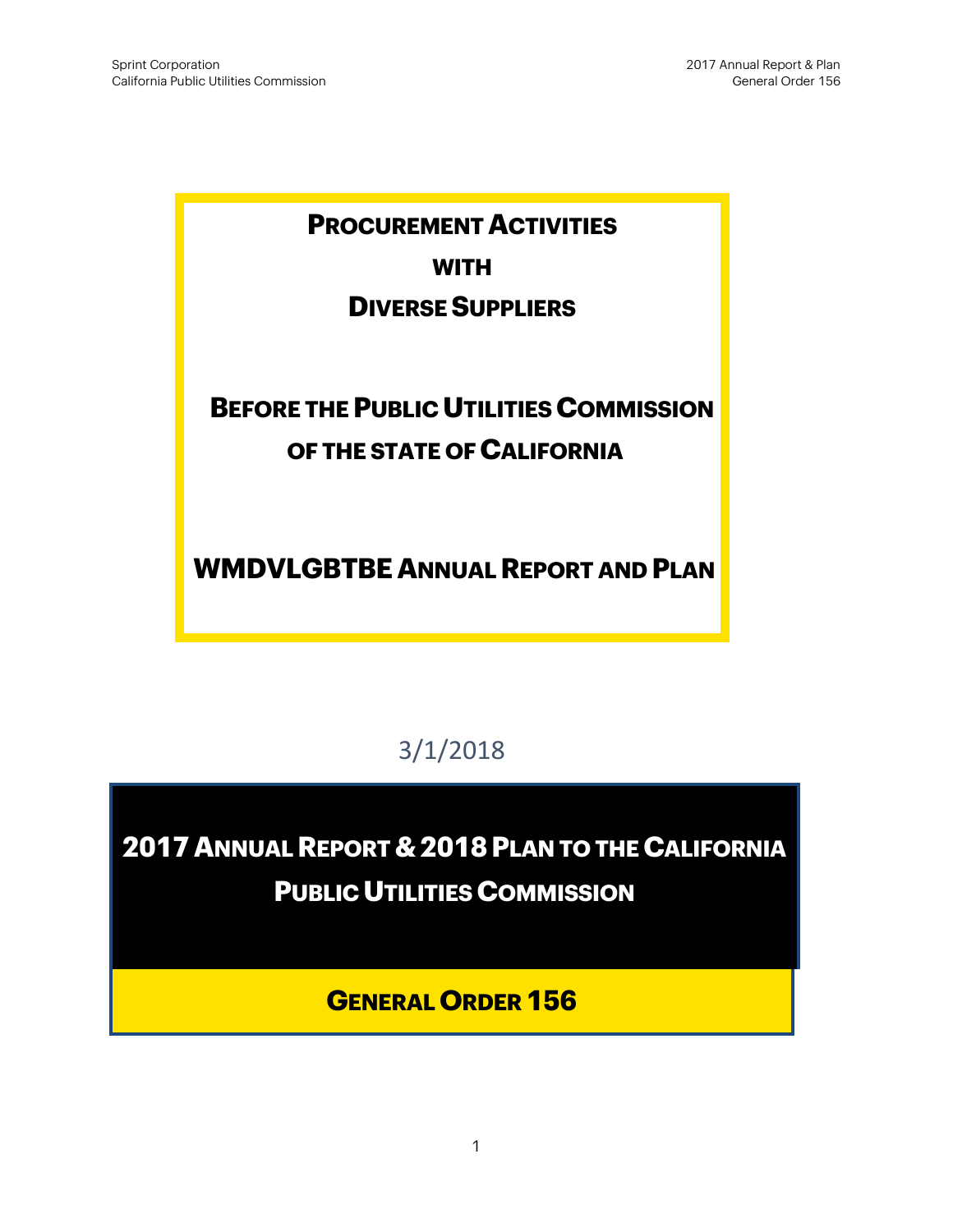

### **SPRINT CORPORATION**

## **SUBMITTED PURSUANT TO PU CODE § 583 AND GO 66-C**

**Sprint Corporation Office of Procurement 6450 Sprint Parkway Overland Park, KS 66251**

**Prepared and Submitted by:**

**Flora Mayer Supplier Diversity Specialist Email: [Flora.Mayer@sprint.com](mailto:Flora.Mayer@sprint.com) Phone: 913-439-5570**

**Joyce Christanio Manager, Supplier Diversity Email: [Joyce.Christanio@sprint.com](mailto:Joyce.Christanio@sprint.com) Phone: 913.439.4867**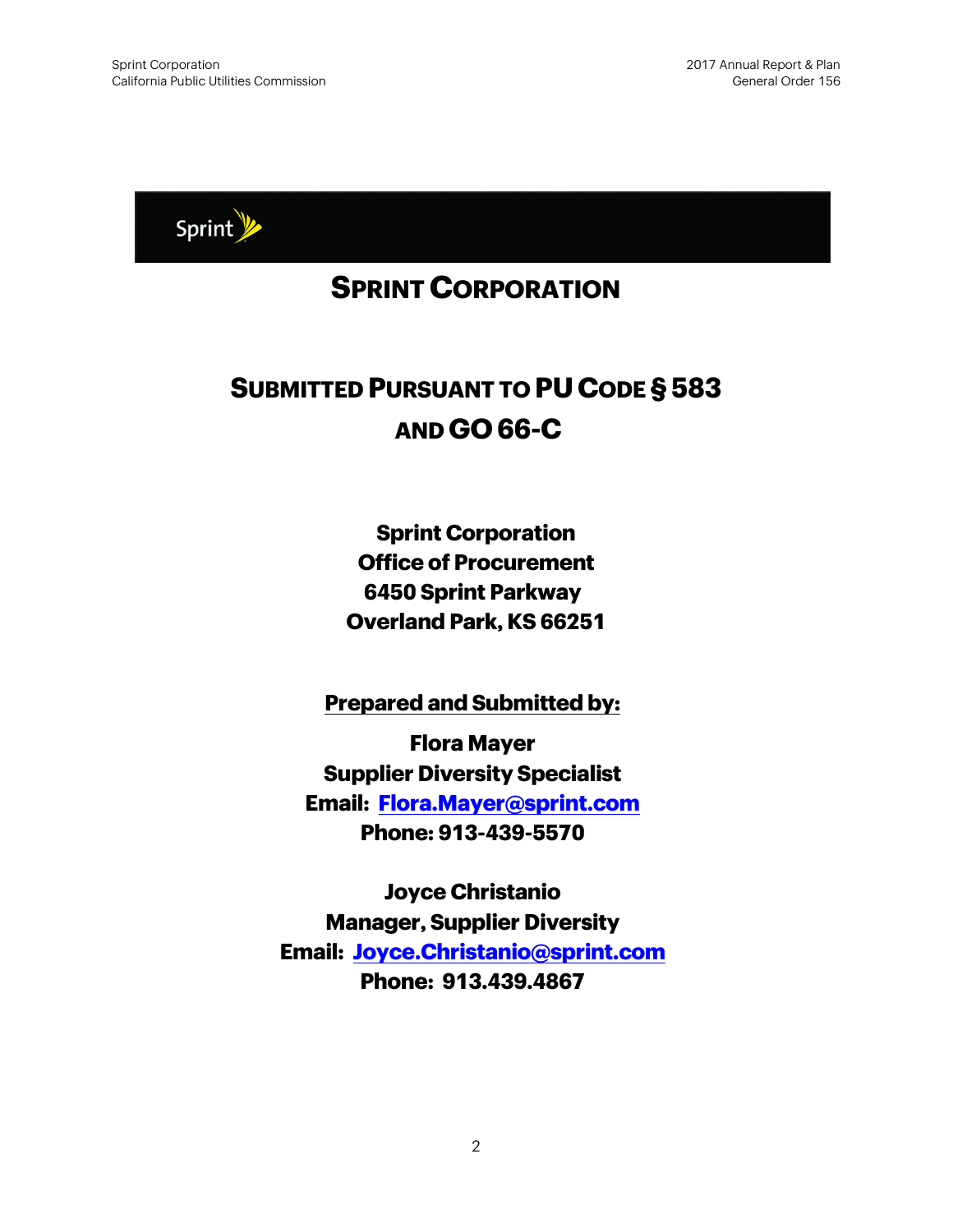$\mathbf{I}$ 

|                               | <b>Sprint</b>                                                          | 2017                                                                                 | G.O. #156             |  |  |
|-------------------------------|------------------------------------------------------------------------|--------------------------------------------------------------------------------------|-----------------------|--|--|
|                               |                                                                        | WMDVLGBTBE Annual Report/Annual Plan - Table of Contents                             |                       |  |  |
| $G.0.$ #156<br><b>Section</b> |                                                                        | <b>Annual Report</b>                                                                 | Page<br><b>Number</b> |  |  |
|                               | Introduction                                                           | WMDVLGBTBE Annual Report/Annual Plan - Table of Contents                             | 3<br>4                |  |  |
| 9.1.1                         |                                                                        | Description of WMDCLVBTBE Program Activities During the Previous Calendar Year       | 5                     |  |  |
| 9.1.2                         | WMDVLGBTBE Annual Results by Ethnicity                                 |                                                                                      | 20                    |  |  |
| 9.1.2                         |                                                                        | WMDVLGBTBE Direct Procurement by Product and Service Categories                      | 21                    |  |  |
| 9.1.2                         | WMDVLGBTBE Subcontractor Procurement by Product and Service Categories |                                                                                      |                       |  |  |
| 9.1.2                         | WMDVLGBTBE Procurement by Standard Industrial Categories               |                                                                                      |                       |  |  |
| 9.1.2                         |                                                                        | Number of WMDVLGBTBE Suppliers and Revenue Reported to the Clearinghouse             | 24                    |  |  |
| 9.1.2                         |                                                                        | Description of Number of WMDVLGBTBE Suppliers with California Majority Workforce     | 24                    |  |  |
| 9.1.3                         | <b>WMDVLGBTBE Program Expenses</b>                                     |                                                                                      | 25                    |  |  |
| 9.1.4                         |                                                                        | Description of Progress in Meeting or Exceeding Set Goals                            | 25                    |  |  |
| 9.1.4                         | <b>WMDVLGBTBE Results and Goals</b>                                    |                                                                                      | 26                    |  |  |
| 9.1.5                         |                                                                        | Description of Prime Contractor Utilization of WMDVLGBTBE Subcontractors             | 26                    |  |  |
| 9.1.5                         |                                                                        | Summary of Prime Contractor Utilization of WMDVLGBTBE Subcontractors                 | 27                    |  |  |
| 9.1.6                         |                                                                        | A List of WMDVLGBTBE Complaints Received and Current Status                          | 28                    |  |  |
| 9.1.7                         |                                                                        | Description of Efforts to Recruit WMDVLGBTBE Suppliers in Low Utilization Categories | 28                    |  |  |

|        | <b>Annual Plan</b>                                                                |    |
|--------|-----------------------------------------------------------------------------------|----|
| 10.1.1 | WMDVLGBTBE Annual SHORT, MID, AND LONG-TERM Goals                                 | 29 |
| 10.1.1 | WMDVLGBTBE Annual SHORT, MID, AND LONG-TERM Goals by Product and Service Category | 30 |
| 10.1.2 | Description of WMDVLGBTBE Planned Program Activities for the Next Calendar Year   | 30 |
| 10.1.3 | Plans for Recruiting WMDVLGBTBE Suppliers in Low Utilization Areas                | 31 |
| 10.1.4 | Plans for Recruiting WMDVLGBTBE Suppliers Where Unavailable                       | 32 |
| 10.1.5 | Plans for Encouraging Prime Contractors to Subcontract WMDVLGBTBE Suppliers       | 32 |
| 10.1.6 | Plans for Complying with WMDVLGBTBE Program Guidelines                            | 33 |

9.1.11 WMDVLGBTBE Fuel Procurement 28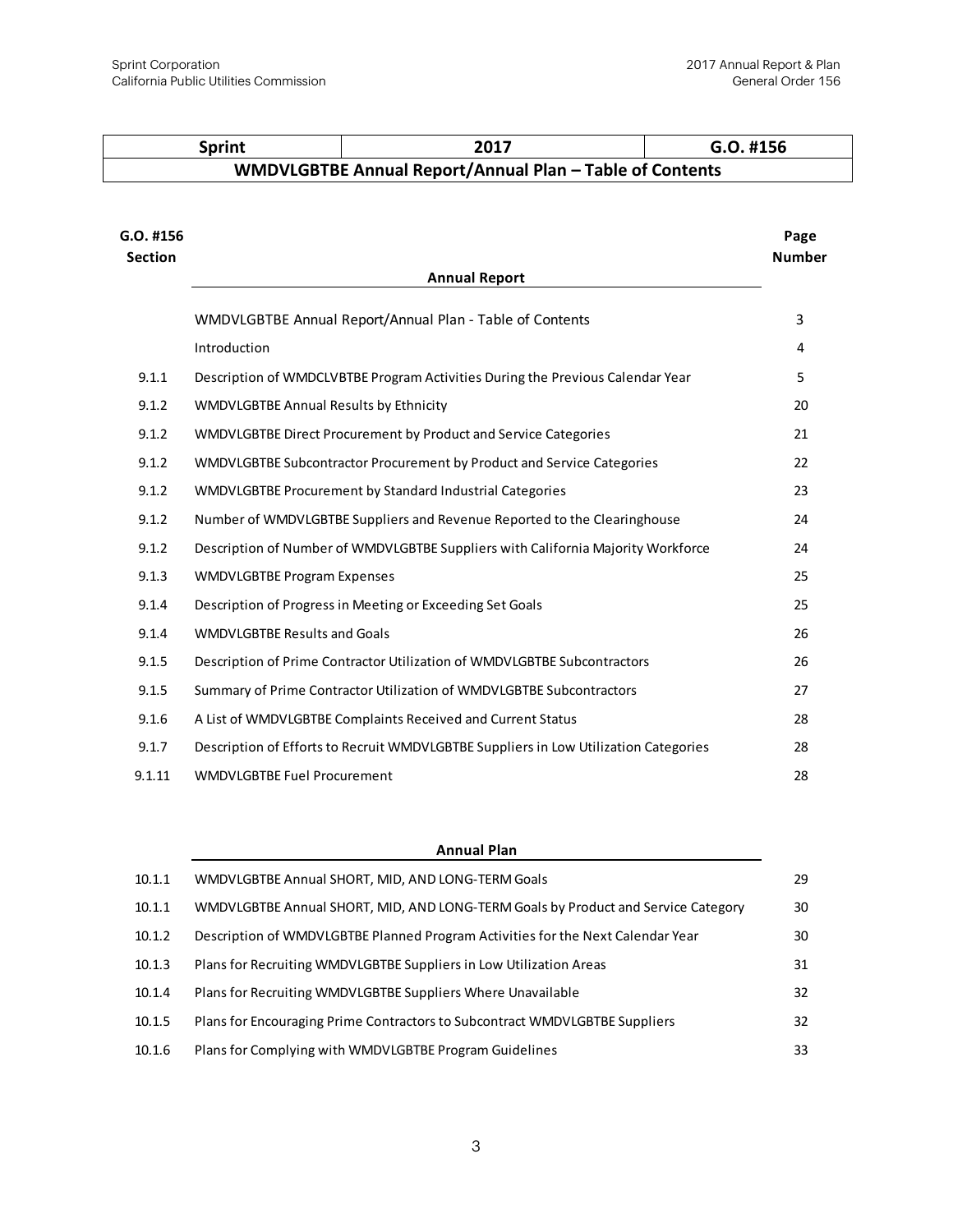#### **INTRODUCTION**

This Filing, in compliance with the requirements of California Public Utilities Commission (CPUC) General Order 156 (GO 156), includes a Plan of the Supplier Diversity Program of Sprint Corporation ("Sprint") for the State of California. The Plan describes the program activities undertaken and the results achieved by Sprint, with California certified minority, women, service disabled veteran and LGBT supplier relationships, for the period of January 1, 2017 through December 31, 2017.

#### **ABOUT SPRINT**

Sprint (NYSE: S) is a communications services company that creates more and better ways to connect its customers to the things they care about most. Sprint served 54 million connections as of Sept. 30, 2017, and is widely recognized for developing, engineering and deploying innovative technologies, including the first wireless 4G service from a national carrier in the United States; leading no-contract brands including Virgin Mobile USA, Boost Mobile, and Assurance Wireless; instant national and international push-to-talk capabilities; and a global Tier 1 Internet backbone. You can learn more and visit Sprint at [www.sprint.com](http://www.sprint.com/) or [www.facebook.com/sprint](http://www.facebook.com/sprint) and [www.twitter.com/sprint](http://www.twitter.com/sprint).

#### **THE SPRINT COMMITMENT**

At Sprint, we believe diversity helps us excel and win. Sprint serves a diverse customer base. We're committed to diversity and we embrace a culture of inclusion. Sprint drives our inclusion and diversity initiatives through our employee resource groups (ERGs), multicultural marketing, recruiting efforts and supplier diversity and philanthropy. All of the groups work together to ensure that inclusion and diversity are infused into all aspects of our business.

Sprint is committed to the growth and success of our Supplier Diversity initiatives and continues to explore and increase opportunities with a range of diverse businesses. As a utility member in the state of California, Sprint is committed to meeting the GO 156 goal of 21.5%. And in 2017, Sprint exceeded this goal and achieved 36.5%.

Supplier diversity is an important business practice that promotes economic development by diversifying Sprint's supply base. Contracting with minority businesses -- firms owned by people of color, women, service disabled veterans and LGBT persons, adds value and quality to our supply chain and to the company as a whole.

Sprint's strategy to meet GO 156 goals involves procuring goods and services from both Tier I diverse CPUC certified suppliers, as well as Tier II CPUC certified suppliers as reported by Sprint's prime suppliers upon quarterly receiving electronic Request for Information (RFI) from Sprint Supplier Diversity.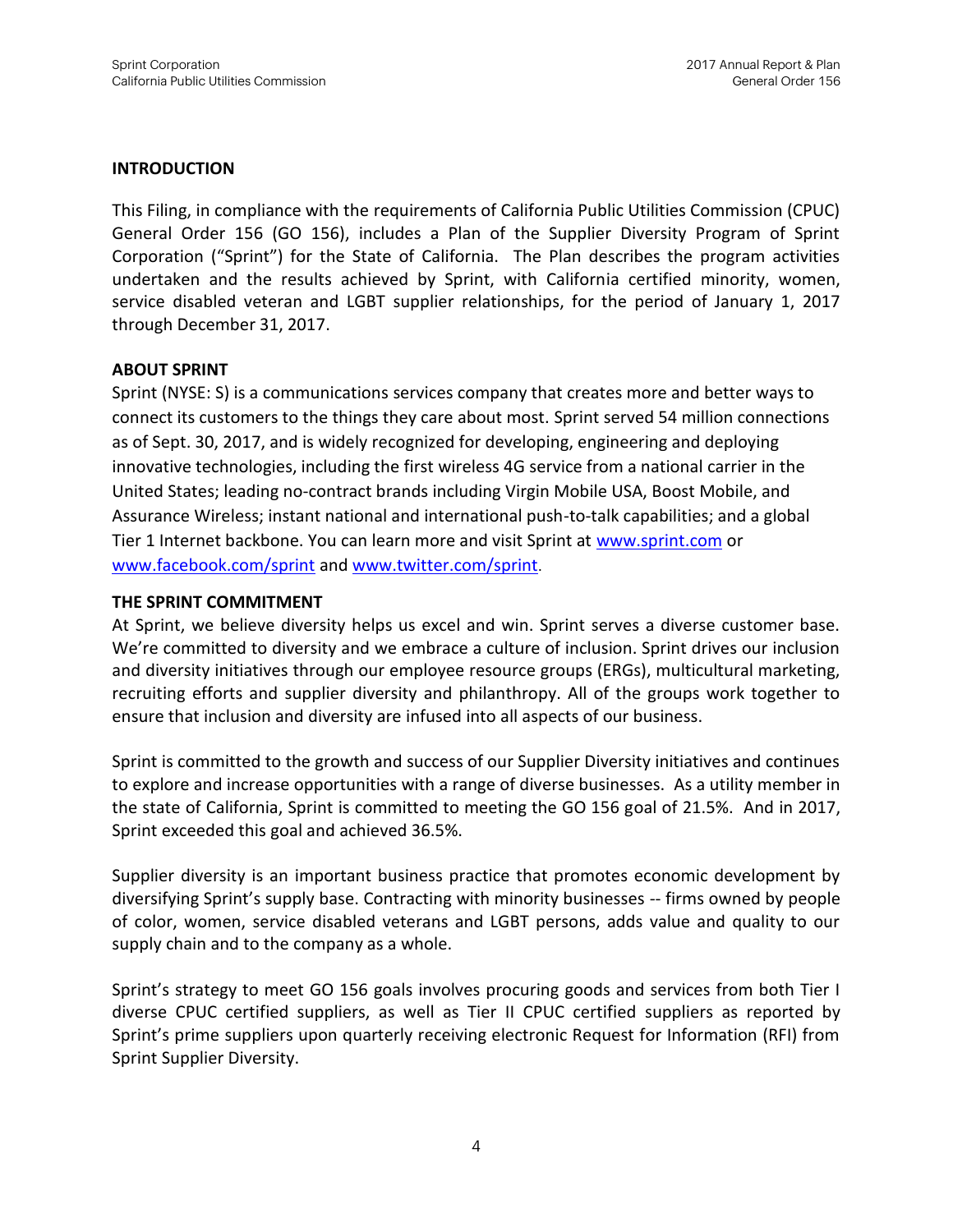#### **ANNUAL REPORT**

#### **9.1.1 DESCRIPTION OF WOMEN, MINORITY, DISABLED VETERAN AND LESBIAN GAY BISEXUAL TRANSGENDER (WMDVLGBTBE) PROGRAM ACTIVITIES DURING THE PREVIOUS CALENDAR YEAR**

Sprint is committed to promoting the overall participation of women, minority, disabled veteran-owned, and lesbian gay bisexual transgender business enterprises (WMDVLGBTBE) in purchases of materials and services. The Supplier Diversity team administers the internal and external program activities for Sprint. Described below are the internal and external program initiatives conducted in 2017 to increase the utilization of WMDVLGBTBEs.

#### **SUPPLIER DIVERSITY PROGRAM**

Sprint continues to advance its Supplier Diversity initiatives through various efforts and established programs. Efforts include training, education, modification of Supply Chain Management policy, diagnostic tools for focused sourcing and tracking, identification and promotion of existing and new CPUC diverse suppliers, monitor and publication of score cards against objectives and vendor database maintenance. Programs include Business Unit score cards, teaming with Sales for diverse subcontracting opportunities, recognition programs, sponsorships, hosting workshops, internal/external outreach, and supplier development and coaching. The combination of these efforts, programs, and other applications described herein continue to support a robust CPUC initiative:

#### **Internal Program Activities**

#### **Chief Procurement Officer Organization**

Purchases made by Sprint are researched, negotiated and monitored by the Procurement organization headquartered in Overland Park, Kansas, in partnership with the Business Unit requiring the product or service. The Supplier Diversity program is housed under the Procurement organization to ensure that small and diverse businesses are considered during the procurement process.

Suppliers are required to register with Sprint and attach their certifications at [www.Sprint.com/supplierregistration.](http://www.sprint.com/supplierregistration) Supplier Diversity and the entire Procurement Department have access to Sprint's electronic database that houses diverse supplier information and certifications, including CPUC certifications, that allows for tracking and sourcing opportunities, from initiation to completion. During the analysis phase of preparing a Request for Proposal (RFP), the Sourcing team, with support of Supplier Diversity, develops a list of suppliers that are qualified to fulfill the opportunity. The Supplier Diversity team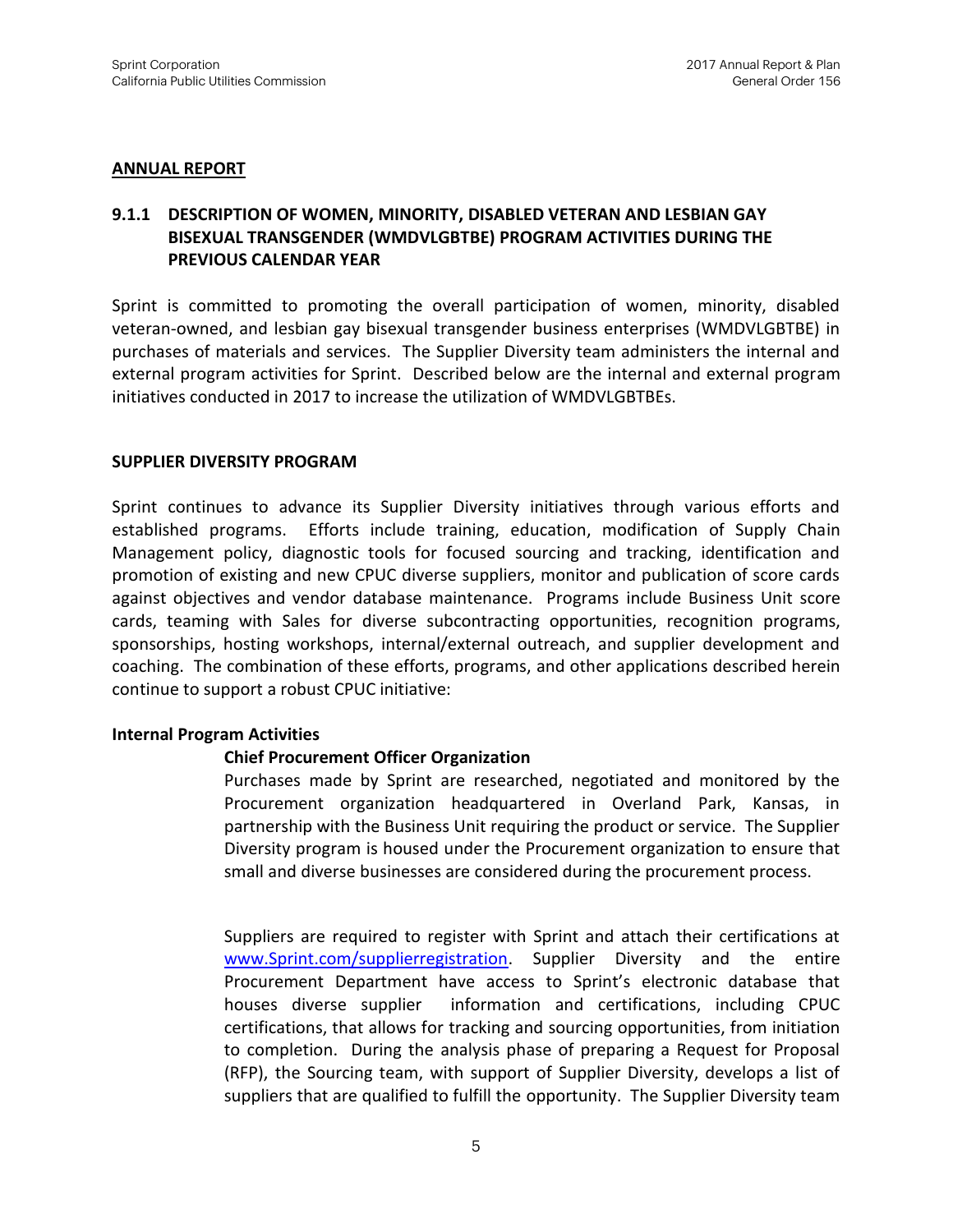queries the database to create a list of eligible CPUC and diverse certified businesses to include in the opportunity, in addition to searching the Supplier Clearinghouse database.

Supplier Diversity also partners with Sourcing teams to create and maintain Diversity Plans that aligns diverse suppliers, with specific categories, for inclusion in RFx opportunities.

#### **SUPPLIER DIVERSITY TRAINING**

Sprint's Supplier Diversity training includes an on-line course, which highlights how Sprint's bottom-line is impacted by WMDVLGBTBEs, provides an opportunity for Sprint employees, across the entire Sprint enterprise, to learn more about the program. It provides an overview of what supplier diversity is and why we have a supplier diversity program. Upon publishing Sprint's quarterly diverse spend results, employees are reminded and encouraged to take the on-line training course to further raise program awareness. In 2017, Supplier Diversity training was also presented to Sales to ensure Sales personnel understands the importance of remaining focused on inclusion of diverse subcontractors in proposal solutions.

#### **SUPPLY CHAIN TRAINING**

In November 2017, Sprint Sourcing Lifecycle Management team held training sessions "Practical Tips for Conducting Sourcing Events" which outlined strategies and tips that can be useful in successful sourcing events. In addition to topics regarding RFP scoring and weighing, the instructor reminded the team that supplier diversity questions are required to remain a part of every RFx that is published in Sprint's newly implemented e-sourcing tool. Training was open to all Sprint Sourcing associates.

#### **e-SOURCING TOOL**

In 2017, Sprint fully transitioned to a new e-sourcing tool and Sprint Supplier Diversity is a stakeholder and gate keeper in the vendor registration approval process, ensuring diverse suppliers are certified and upload their certification into the portal. Doing so also provides us visibility to those California diverse suppliers that qualify but may not hold the CPUC certification and trigger a communication requesting the vendor pursue CPUC certification. As such, this helps maintain a robust system to capture CPUC suppliers and pertinent supplier information. This system is used for supplier registration, vendor queries and searches for RFx opportunities as well as for Tier I reporting and collection of Tier II subcontracting. Supplier Diversity ensured the inclusion of the LGBT category in the new e-sourcing tool.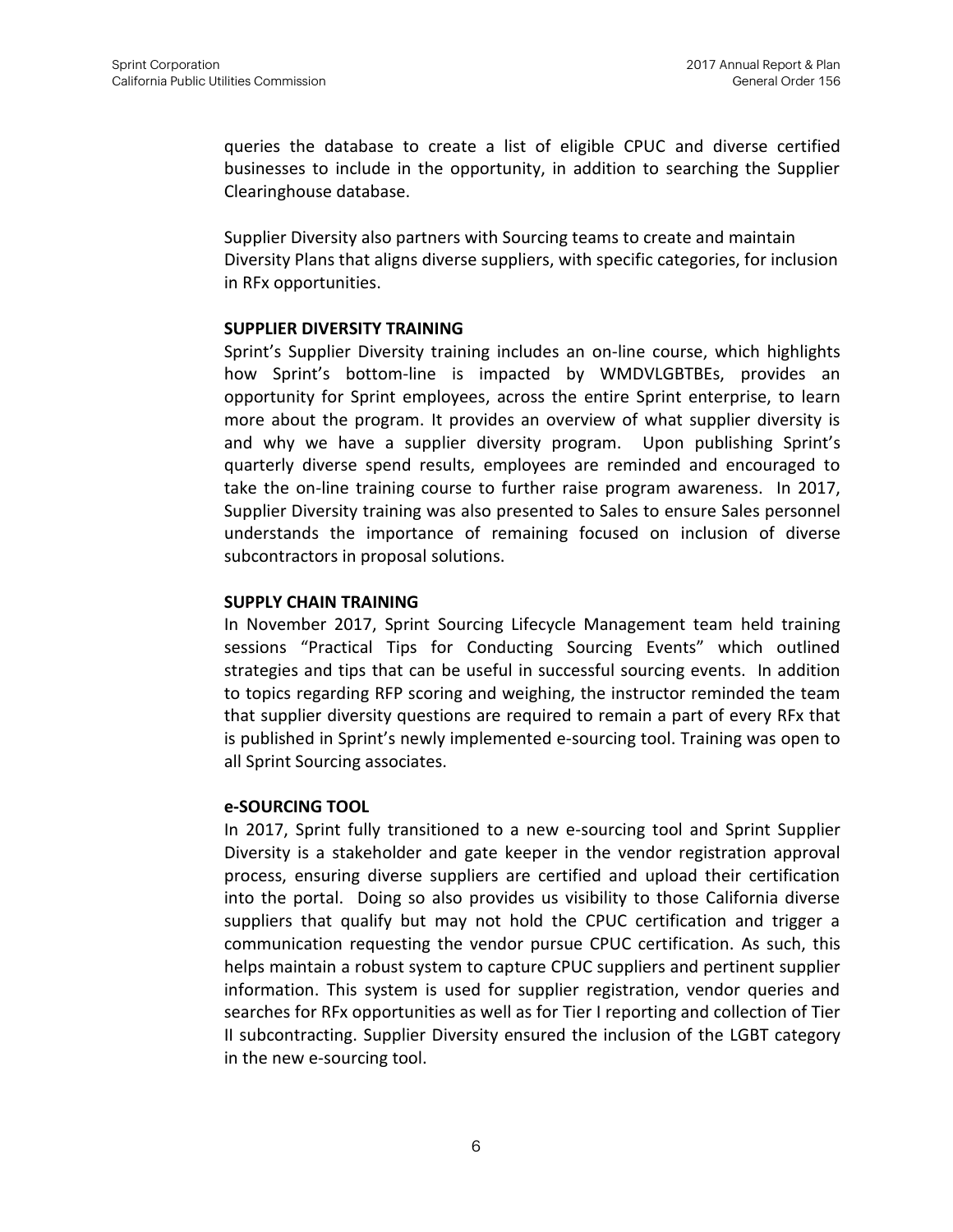#### **SPEND ANALYSIS**

Supplier Diversity continues to refine and improve its' spend analysis tools to enable deployment of a number of strategic sourcing strategies around various categories to include CPUC diverse suppliers. Supplier Diversity continuously updates listing of diverse suppliers to align with specific categories and opportunities.

#### **SUPPLIER DIVERSITY RECOGNITION PROGRAM:**

To further promote and increase diverse vendor inclusion and spend, the Sprint Supplier Diversity Recognition Program provides a means for those who executed contracts with diverse suppliers, to be formally recognized for their efforts at CPO quarterly town hall meetings or within the CPO's monthly newsletter.

#### **QUARTERLY PERFORMANCE TRACKING**

The Supplier Diversity team communicates results across the Sprint organization in the following manner:

A detailed breakdown of Sprint diverse spend is tracked and reviewed on a quarterly basis. This reporting is broken down in various ways including ethnicity, gender, payment amount, certification type (including CPUC), Sprint business unit for which the supplier is providing a product or service. The Supplier Diversity team ensures the results of the supplier diversity achievements are communicated on a quarterly basis within the Procurement executive scorecard as well as the monthly CPO newsletter. The quarterly reports are reviewed and recommendations are made by Supplier Diversity, when appropriate, to ensure we meet our corporate goals and objectives that includes the 21.5% CPUC goal. Individual Business Unit diversity goals and quarterly results are posted on Sprint's internal website. Also, articles are advertised re-enforcing the supplier diversity initiative and its impact on Sprint's bottom line reminding employees to take the supplier diversity training course through the Sprint University.

Supplier Diversity continuously monitors the supplier base to ensure diverse suppliers maintain current certifications.

Supplier Diversity educates and informs diverse suppliers of CPUC certification, and encourages its diverse supply base to pursue CPUC certification.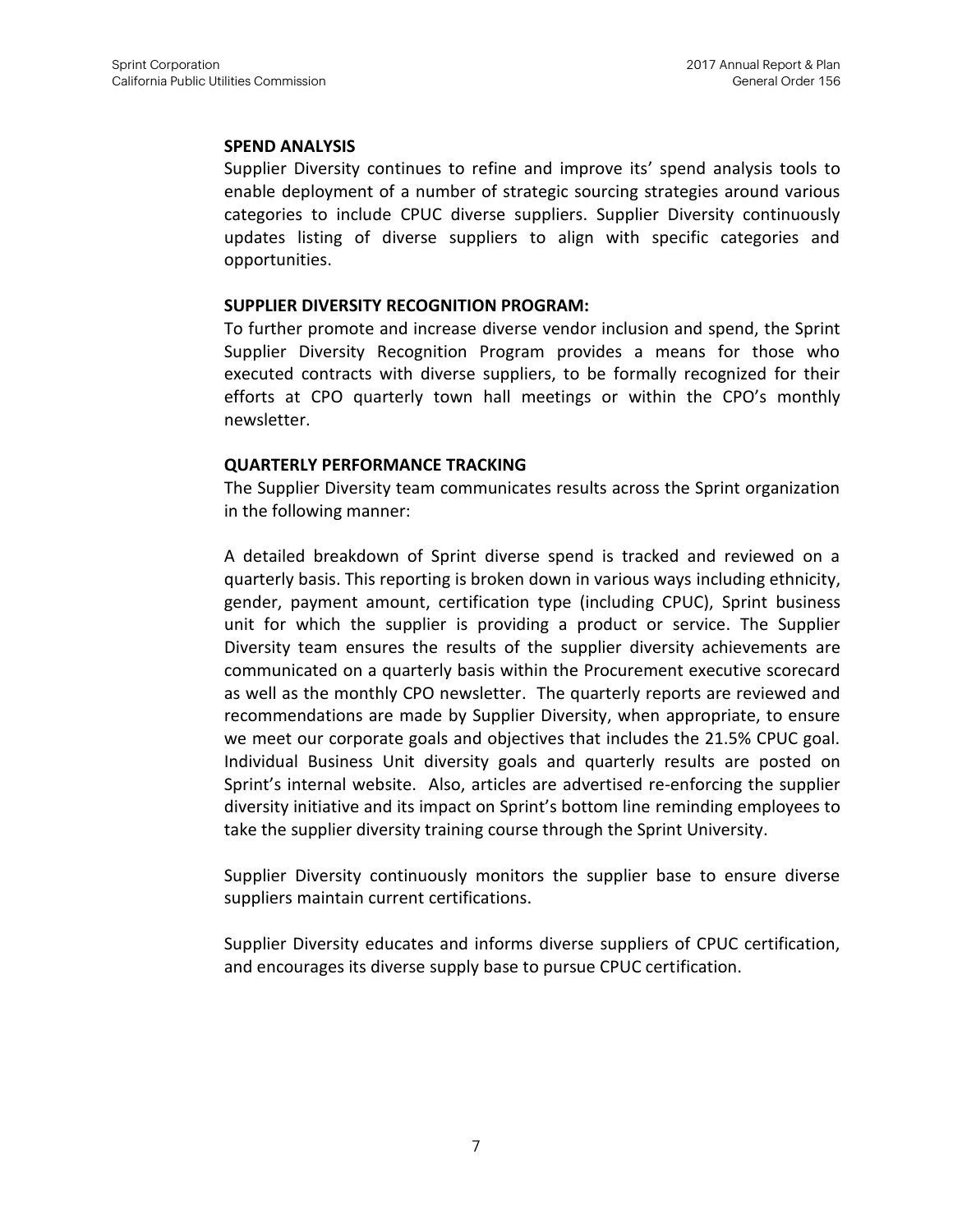Supplier Diversity initiated creation of a sales job aid to ensure that the Sales staff evaluate and incorporate, where possible, diverse supplier participation throughout the proposal process. In addition, Supplier Diversity proactively teams with the Sales teams to identify diverse suppliers for subcontracting opportunities to meet diversity spend goals that are embedded in Sales contracts.

#### **SUPPLIER DEVELOPMENT**

Sprint's Supplier Diversity team, with support of Sprint's sourcing staff, have the responsibility of ensuring that diverse suppliers have equitable opportunity to quote. Diverse and CPUC supplier development is supported in various ways, including participating in face-to-face introductions, matchmaking sessions and relationship building, to help suppliers navigate the process to become a qualified supplier. Following are some of the supplier development activities in 2017:

In March: Sprint hosted an onsite networking breakfast for members of the Asian Chamber of Commerce of Kansas City. With approximately 65 attendees, including major corporate members, panelists from Sprint, Federal Reserve Bank of Kansas City, Hallmark Cards, Kansas City Power and Light and Black & Veatch shared their corporation's procurement processes and Supplier Diversity programs. Immediately following, diverse suppliers were able to continue to network with corporate members and with each other and learn more about business opportunities as well as learn about the CPUC.

In May: Sprint along with other corporate members, partnered with the Women's Business Development Council in hosting "Diversity/Contracting Trends and the Evolving Marketplace", a capacity building/procurement event attended by approximately 300 small and diverse businesses, who heard from corporate and public sector supplier diversity and procurement executives on topics ranging from what buyers look for in an exceptional supplier to how to differentiate your business to the ever-evolving supplier diversity environment. Diverse suppliers had an opportunity for Q&A to learn more, and then to network during the business networking reception, following the panel sessions.

In May: Sprint Procurement and Sprint Business Sales hosted an onsite Supplier Innovation Summit. Diverse businesses, major suppliers and corporate customers were invited to learn more regarding Sprint's transformation efforts, and how their businesses could add value to the strategies that are underway at Sprint. The two and a half day on-site session included topics on Supply Chain Excellence, Sprint's Digital Journey, and Sprint state of business, Sprint's financial update and more. Additionally, high performing suppliers were recognized of which one category was "Diverse Supplier of the Year". The award plaques were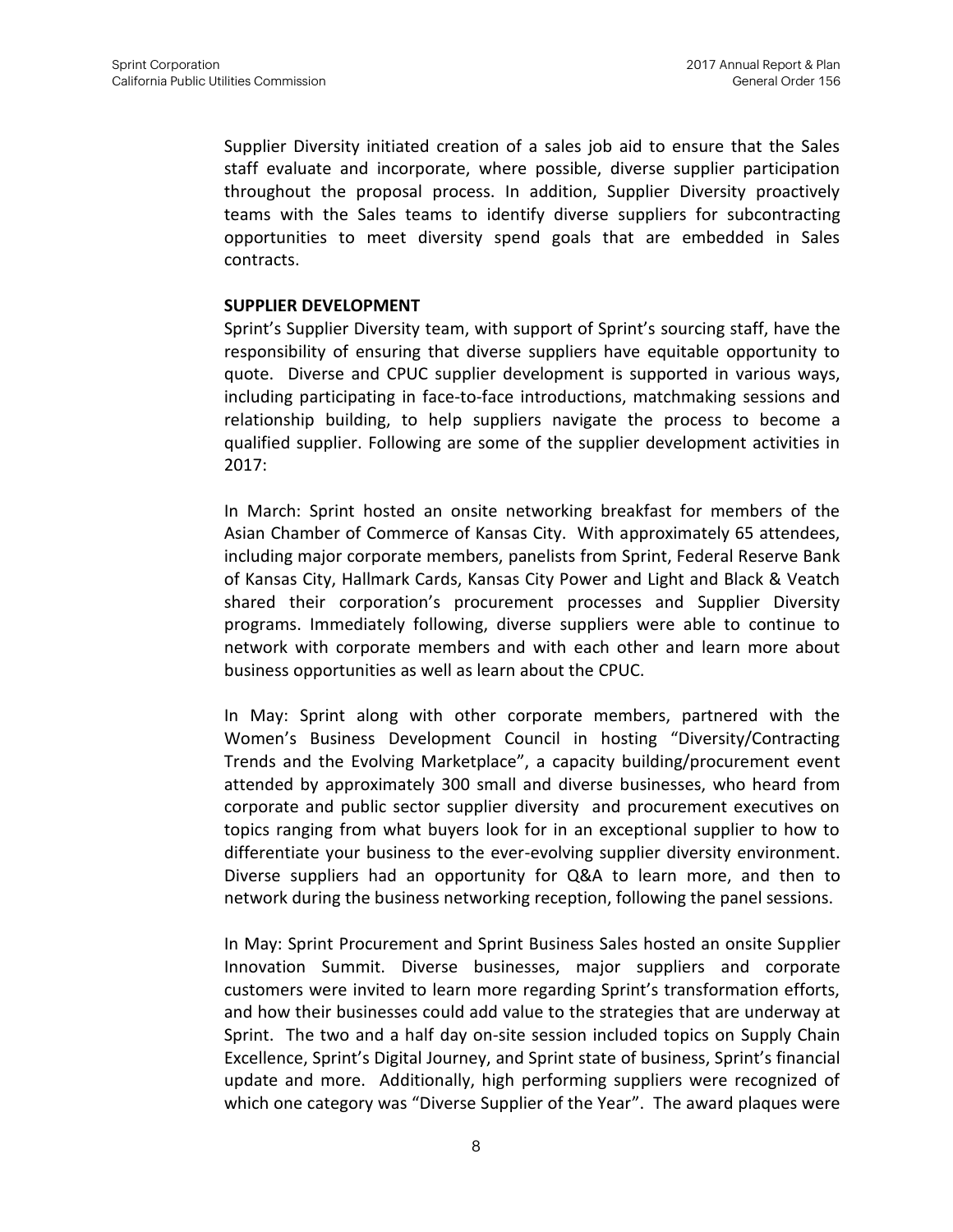supplied by a minority owned business. The event allowed for networking to take place between diverse suppliers and major suppliers and customers throughout this 2  $\frac{1}{2}$  day event, which in turn led to new introductions and forming new relationships for these businesses to work together. The event generated positive responses from suppliers and business attendees and is anticipated to be an annual event.

In June: Sprint's Supplier Diversity manager, Joyce Christanio, presented a workshop regarding "Supplier Development/Mentorship" to the Technology Industry Group (TIG) Supplier Diversity members. The TIG organization is made up of approx. 30 technology corporations that share best-practices and advocate for supplier diversity.

In July 2017: Sprint's Chief Procurement Officer (CPO), Mariano Legaz, as a member of the Kansas City Procurement Roundtable's (KCPRT) executive board and its goal to support the development of diverse suppliers, invited a local diverse business to lunch to learn more about their business and to help champion the business within Sprint.

In August: Sprint Supplier Diversity attended a "Community of Inclusion Awards" program hosted by a local Sprint majority supplier, Burns & McDonnell, to recognize small and diverse businesses who have successfully contributed products and services to their corporation. This Program provided an opportunity for other majority corporations to meet and learn more about diverse suppliers who are performing well and to develop new business relationships and connections for business opportunities.

In November, Sprint co-sponsored the Tuck Executive Education program offered by Dartmouth College which consisted of 2 ½ days of classes for 30 minority business owners designed to advance their capabilities by establishing a strong foundation and exploring opportunities for achieving growth potential. Two California based and CPUC certified diverse vendors participated in the "Growing the Minority Business to Scale" program. Business owners learned to examine three strategies to grow a company: organic growth, mergers and acquisitions, and strategic alliances, and to determine which is best for each business. Topics covered in this program included:

\*Your Business Plan – refine it to focus on growth

\*Financing the Growth – examine options for re-capitalizing your business

\*Marketing and Operations – align them for market success

\*Negotiation- explore business deals, strategic alliances, and acquisitions

\*Leadership- enhance your influence in growing a business

\*Innovation- capitalize on new ideas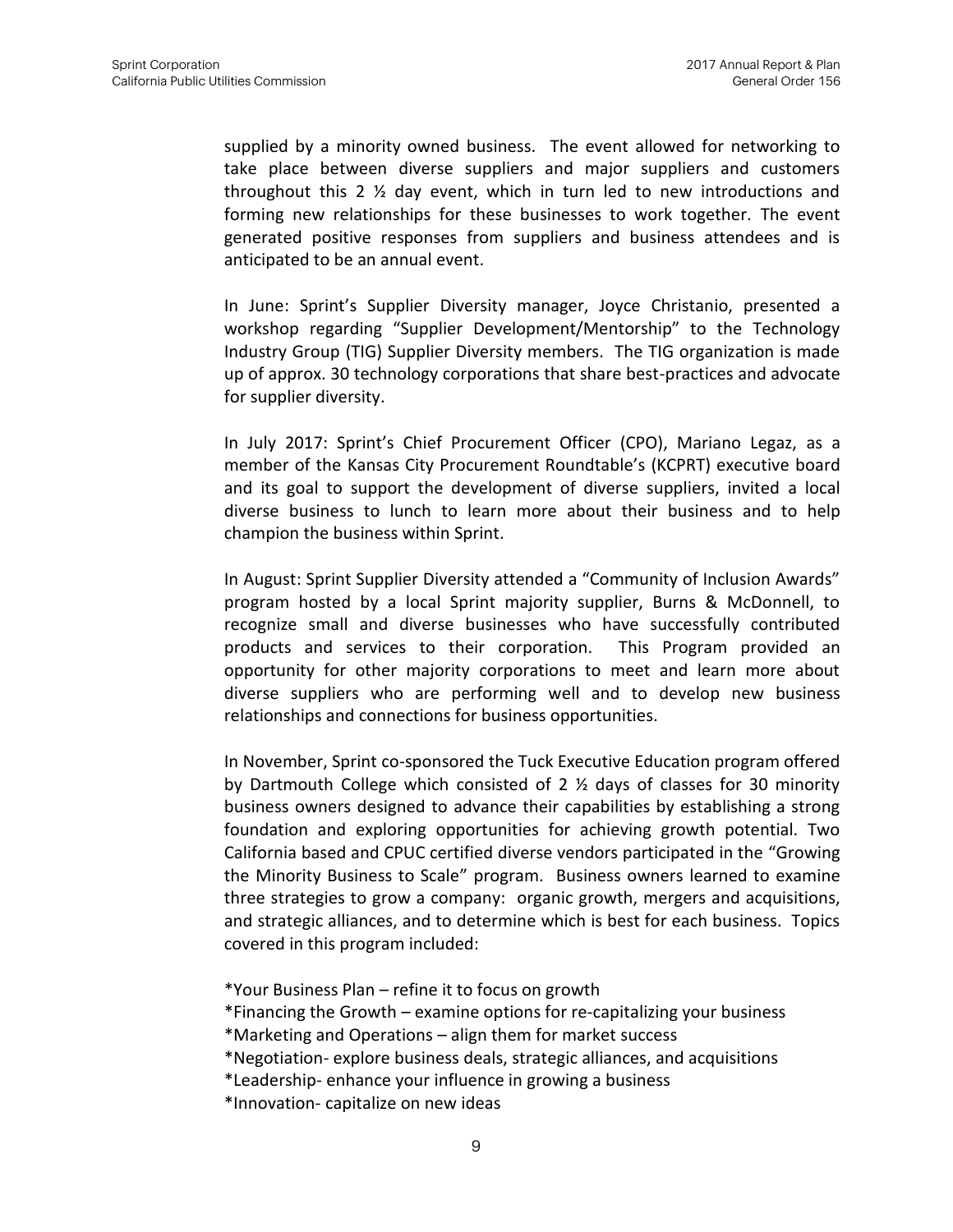In December: Sprint hosted an onsite breakfast meeting inviting ten local diverse suppliers to meet and learn more about Sprint's CPO, Mariano Legaz, and to learn more about Sprint's strategy to "go it alone" in lieu of a merger. Additionally, Sprint members from Supply Chain, Real Estate and Supplier diversity spent time with suppliers during the breakfast to learn more about the supplier's products/services. The event allowed an opportunity for the diverse suppliers to introduce themselves individually to the audience and provide a brief overview of their company. Suppliers also had an opportunity to ask questions following the CPO's overview of Sprint's strategy to better understand Sprint's overall direction.

In addition to the above mentioned specific events, throughout the year, Supplier Diversity facilitated several supplier introductions with Sourcing managers, Business Unit stakeholders, and Sprint prime vendors, introducing and learning about diverse and CPUC vendors for potential opportunities for directly and indirect opportunities. These business categories range in services such as staffing, document and storage management, output device management, marketing, call center, energy sourcing, network supply, construction and engineering services.

In summary, in 2017, Sprint continued its focus on Internal Activities in the following manner:

- **Recognize Sourcing professionals during the Chief Procurement Officer** (CPO) quarterly Town Hall meetings, for their contribution in supporting the Supplier Diversity program.
- Collaborate with Sprint Sourcing Managers in coaching diverse suppliers for successful bids in RFPs and RFIs.
- Champion diverse suppliers in providing introduction opportunities internal and external.
- Recommend diverse suppliers for increased exposure and growth opportunities.
- Ensure a procurement process with inclusion of as many diverse suppliers as possible.
- Counsel and discuss subcontracting opportunities with diverse suppliers for potential Tier II opportunities.
- Confirm the status of suppliers through the Supplier Clearinghouse to ensure accurate reporting.
- Develop and promote company and procurement policy statements that demonstrate Sprint's support for supplier diversity.
- Continue to monitor the company's performance and make any adjustments necessary, such as contacting suppliers to update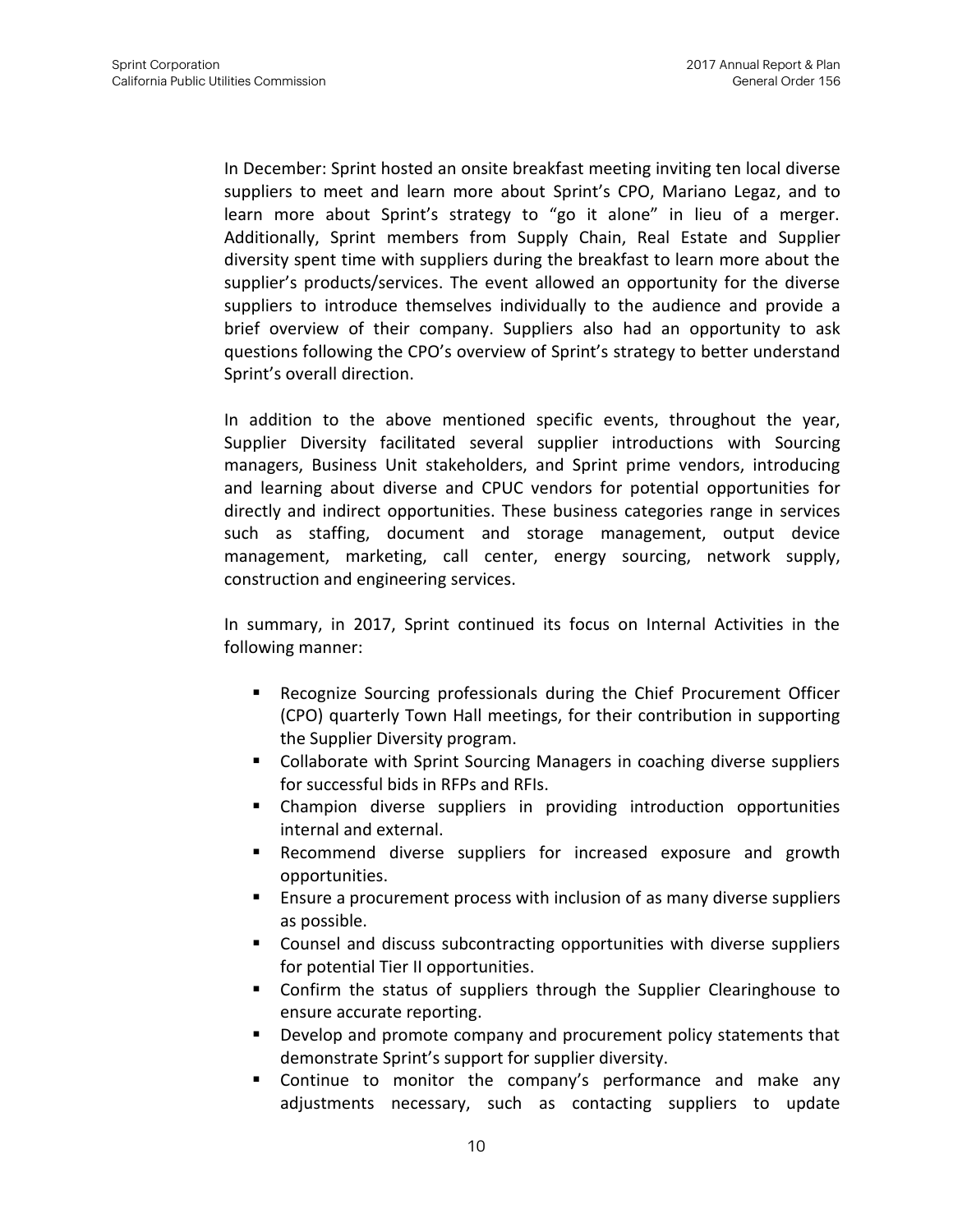certifications or further promote CPUC suppliers for Tier I and Tier II opportunities, to achieve the CPUC plan goals.

- Interviewing sales representatives representing diverse businesses who call upon Sprint Procurement to align with the appropriate Sourcing professionals.
- **Exchanging information on new and potential suppliers across Industry** Group and other corporate members
- Supporting Sprint Business Units to meet specifically assigned annual diverse spend targets.
- $\circ$  Internally, Sprint fosters a culture of inclusion, in part through the establishment of Employee Resource Groups (ERGs). Sprint creates an environment where its employees feel valued, developed and allowed to produce their best work. Our ERGs provide a forum where employees can meet to discuss common interests and business goals. Sprint maintains and supports the following Employee Resource Groups open for all employees to join including:

◦**Diamond Network** (African American focused) ◦**Enlace** (Hispanic focused) ◦**OASIS** (Asian American focused) ◦**Sprint Pride** (Gay, Lesbian, Bisexual, Transgender focused) ◦**WISE** (Women focused) **◦V.E.T.S**. (Veteran focused) ◦**REAL DEAL** (Disabled focused)

#### **External program activities:**

Sprint's external program activities and outreach efforts, entailing the below objectives, are as follows:

- Being an active member of the California Joint Utilities Diversity Council (JUDC). As such, Sprint participates with the other Joint Utility members to share best practices and discuss regulatory initiatives and the CPUC Clearinghouse processes.
- Hosting and supporting supplier diversity forums and engagements
- Supporting financial scholarships for diverse and CPUC suppliers to attend advanced business management programs.
- Collaborating with other external advocacy groups to share best practices and advance supplier diversity opportunities
- Attending Diverse Business Opportunity Workshops, Minority Business Enterprise Forums, Matchmaking events, Trade Fairs, and other supplier diversity initiatives.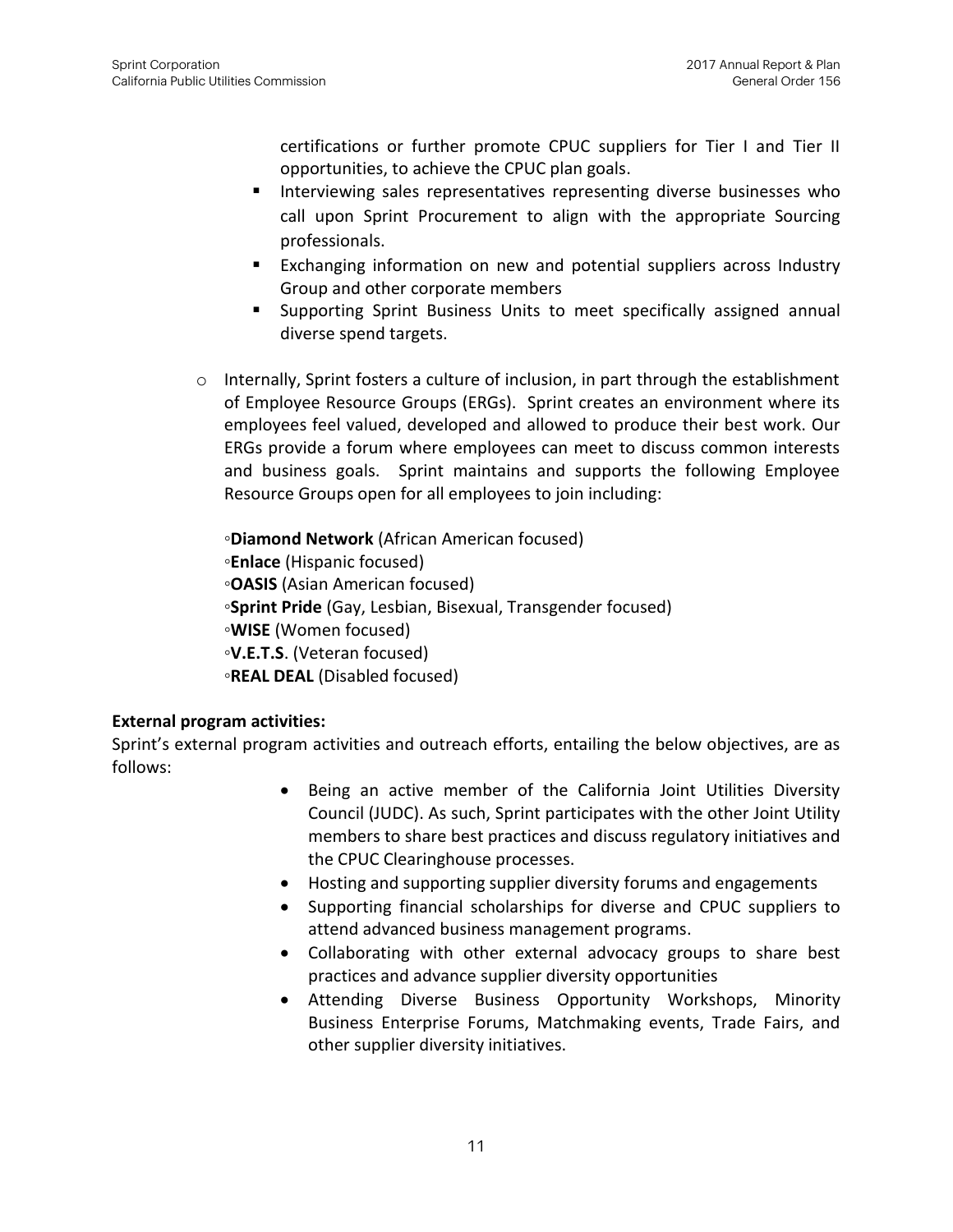- Strengthening relationships with Municipalities, Councils and other organizations that advocate for supplier diversity, to further assist in meeting and networking with diverse businesses.
- Public speaking by Procurement and Supplier Diversity staff to educate diverse businesses on how to do business with major corporations.
- Sprint's Supplier Code of Conduct requires Sprint's top 100 suppliers align with Sprint's supplier of conduct, which entails Ethics, Citizenship, Sustainability and Compliance. 83% of Sprint's top auditable vendors have agreed to align with Sprint's Supplier Code of Conduct.
- $\circ$  March 2017: Sprint sponsored the Thinking Bigger annual 25 Under 25 awards gala recognizing 25 small businesses, employing less than 25 employees. Sprint's supplier diversity Manager, Joyce Christanio, serves on the Board. Flora Mayer, Sprint's supplier diversity specialist, through an outreach effort, identified corporations to invite to the event, along with attendance of Sprint's President, Small Business. With approximately 1,000 attendees to include corporations, procurement and supplier diversity staff, a brief video is presented to the audience of each small business demonstrating how the small business can add value to a corporation. The event which is a great venue for corporate procurement professionals to meet with small businesses.
- o March 2017: Sprint Supplier Diversity attended a Diversity & Inclusion education session led by Dr. Emmanuel Ngomsi, an intercultural communication educator and experienced Diversity and Inclusion trainer that further clarified the importance of keeping inclusion and diversity in our business practices.
- $\circ$  March 2017: Sprint participated in a one-on-one procurement session titled, "Making the Connection" hosted by the local community college. The event was designed to bring regional institutions, municipalities, and state and federal government entities together in one venue to meet with minority, women, LGBT, Veteran, Service-Disabled Veteran and Historically Underutilized owned businesses. Sprint's Supplier Diversity team, Joyce Christanio and Flora Mayer, met with suppliers to better understand their service/product offerings and provided information regarding how to register and market their businesses with Sprint.
- $\circ$  April 2017: Sprint Supplier Diversity attended the Hispanic Chamber of Commerce of Greater Kansas City Comida. The Comida event educates the community regarding the diversity and variety of Latin cultures through unique cuisines, specialties, visual and performing arts. Program speakers included the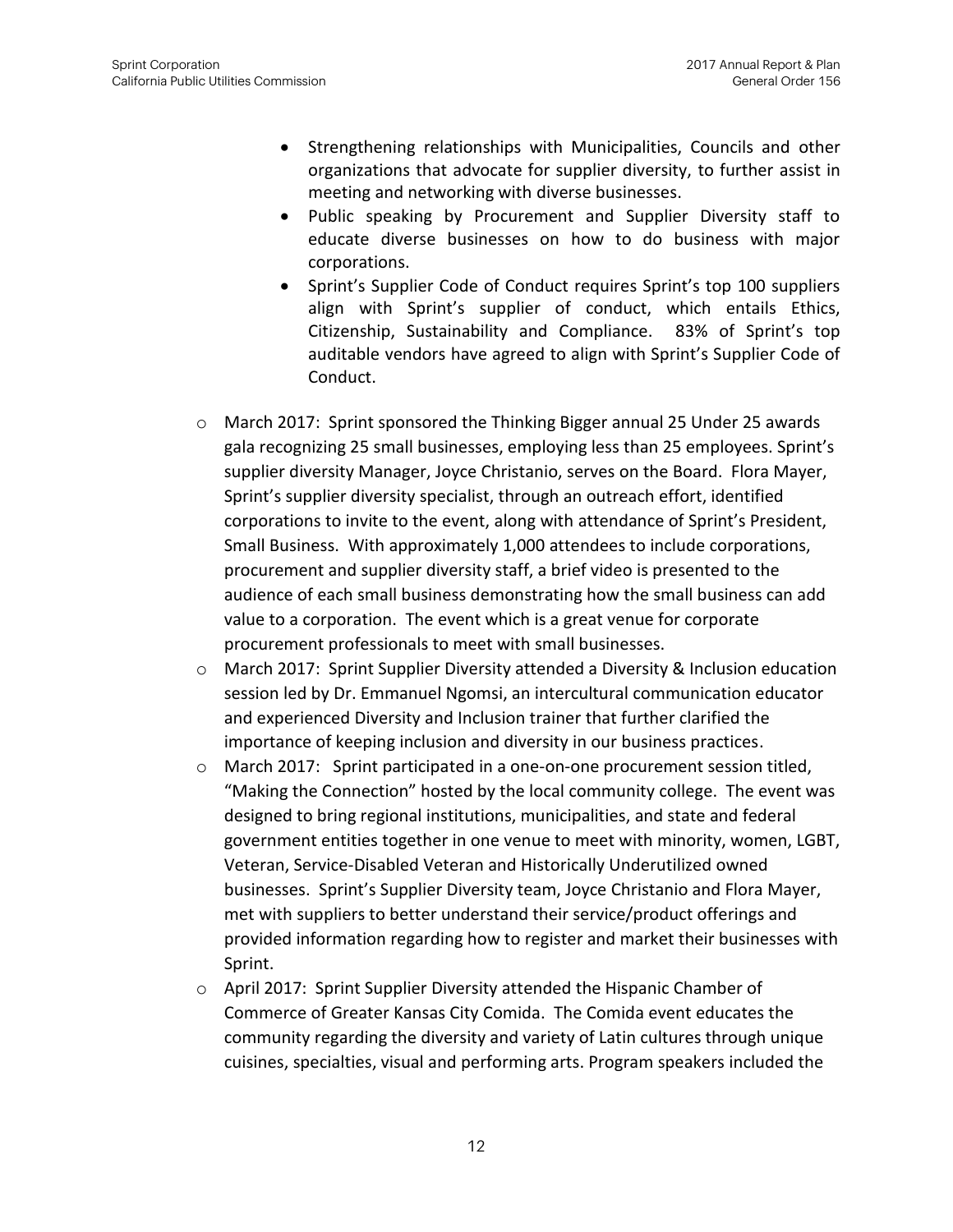Kansas City Mayor and other local dignitaries with approximately 2,000 attendees.

- o April 2017: Sprint was a sponsor of the Women's Employment Network Luncheon. Proceeds from the luncheon support women, who may have once been homeless or experiencing difficult life challenges, to discover their dreams of gaining meaningful employment that could possibly lead to starting a small business.
- $\circ$  April 2017: Sprint was a sponsor of the Asian Cultural Festival. Sprint's director, John Thong, who is an Asian Chamber board member, spoke regarding Sprint's commitment to support and grow small and diverse businesses. Other Sprint executives and representatives, including Supplier Diversity, were in attendance as well as local dignitaries with approximately 5,000 attendees.
- o May 2017: Supplier Diversity attended a Diversity Awards program hosted by majority business, Hallmark Cards, to recognize their corporation's high performing small and diverse businesses. The guest speaker was David Niekerk, Amazon Chief Employee Engagement Consultant & former Amazon VP of HR, to speak regarding the importance of diversifying a corporation's employee as well as supplier base. A minority band provided cultural music and poetry.
- o May 2017: Sprint participated in the CPUC/Joint Utilities Small Business Expo in Los Angeles. Supplier Diversity manned the Sprint booth meeting CPUC suppliers and learning about their offerings and how they may fit at Sprint, along with providing them with guidance and direction on the process of registering and marketing their business to Sprint.
- $\circ$  May 2017: Sprint Supplier Diversity was a co-sponsor for the "Making the Connection" Exposition, hosted by the community college, with representatives from local majority corporations such as Sprint, Burns & McDonnell, Back & Veatch, Kansas City Power & Light, JE Dunn Construction, Hallmark Cards and others managing one-on-one sessions with small and minority owned businesses.
- o May 2017: Sprint was a sponsor of Kansas City's Asian Chamber of Commerce annual evening award gala where business leaders were recognized in the categories of: Professional Leader of the Year, Civic Leader of the Year and Entrepreneur Leader of the Year. Sprint's Supplier Diversity team and other Sprint staff attended the event. Sprint's director, John Thong, is a board member.
- o June 2017: Sprint Supplier Diversity participated in the Women's Business Enterprise National Council's (WBENC) annual conference held in Las Vegas. Sprint majority suppliers were also in attendance such as Nokia and CB Richard Ellis facilities management, of which Sprint extended introductions of small and minority owned businesses to Supplier Diversity professionals.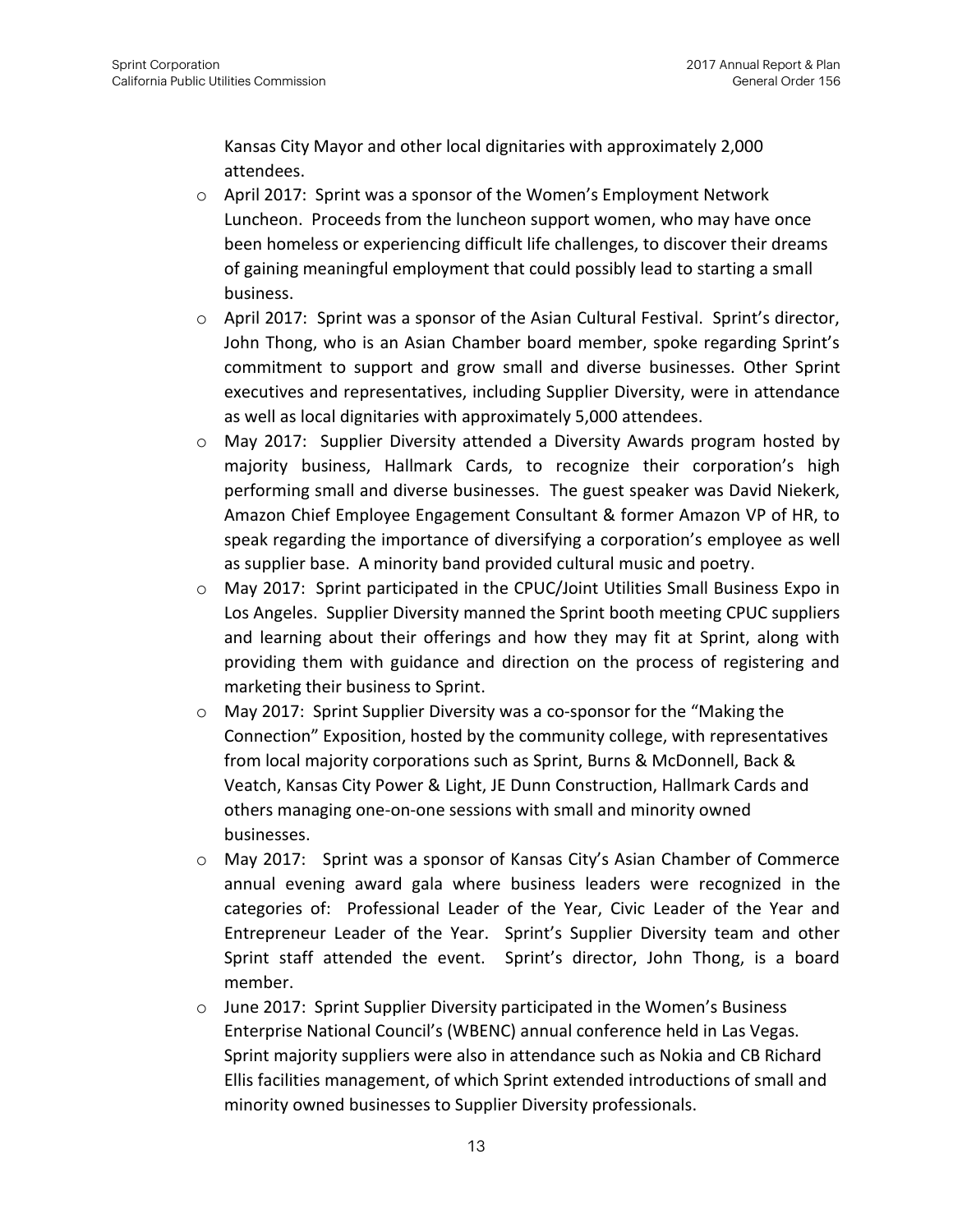- o July 2017: Sprint was a sponsor of the Kansas City Chamber of Commerce Power of Diversity Breakfast. Several local executives spoke regarding the importance of diversity and inclusion in the workplace. Awards were presented to Supplier Diversity professionals who were nominated by their corporation to receive the diversity "Ace Award". Sprint's manager of Supplier Diversity, Joyce Christanio was recognized in 2014 with this award.
- $\circ$  July, 2017: Sprint Supplier Diversity, as a member of the Technology Industry Group (TIG), participated in a meeting with the new acting President of the National Minority Supplier Development Council (NMSDC), to be briefed on the continued mission and solicited input on effective joint efforts to further advance growth of diverse businesses. TIG consists of approximately 30 corporate members from the telecom, cable and technology industry, for the prime purpose of advancing supplier diversity efforts in the technology sector.
- o July, 2017: Supplier Diversity participated in a Benchmarking Survey Results review, which shared knowledge regarding how other Technology Industry Group (TIG) corporate members operate their supplier diversity initiatives to gain best practices. Sprint's Supplier Diversity program and processes are cohesively aligned with industry best practices.
- o August 2017: Sprint Supplier Diversity attended the Elite Service Disabled Veteran Owned Business (SDVOB) Conference, held in Orlando, FL., to meet and interview Veteran Owned Businesses who may be able to provide products/services to Sprint. The organization provides a monthly forum where Veteran members meet to discuss issues concerning local, state and federal legislation concerning US Service Disabled Veteran Owned businesses; provides a source for upcoming contracts and corporate contacts; and establishes short and long terms goals to support the advancement and well-being of the SDVOB. Many small and diverse businesses praised Sprint's network services and thanked Sprint for being in attendance at the event.
- o August 2017: Sprint was a sponsor of the American Contract Compliance Association (ACCA) conference. The five day conference covered courses regarding Legal update on contracting affirmative action programs; How to achieve workforce diversity and compliance on construction projects; effective good faith efforts; and capacities to increase contract opportunities to name a few.
- o September 2017: Sprint Supplier Diversity participated in "Pitch Connections" hosted by the Women's Business Development Center, located in Chicago, to learn more regarding the products/services offered by Chicago based small and diverse women business owners, given Sprint's large presence in the City.
- o September 2017: Sprint sponsored the Asian American Chamber of Commerce of Kansas City's annual golf tournament. The tournament is a networking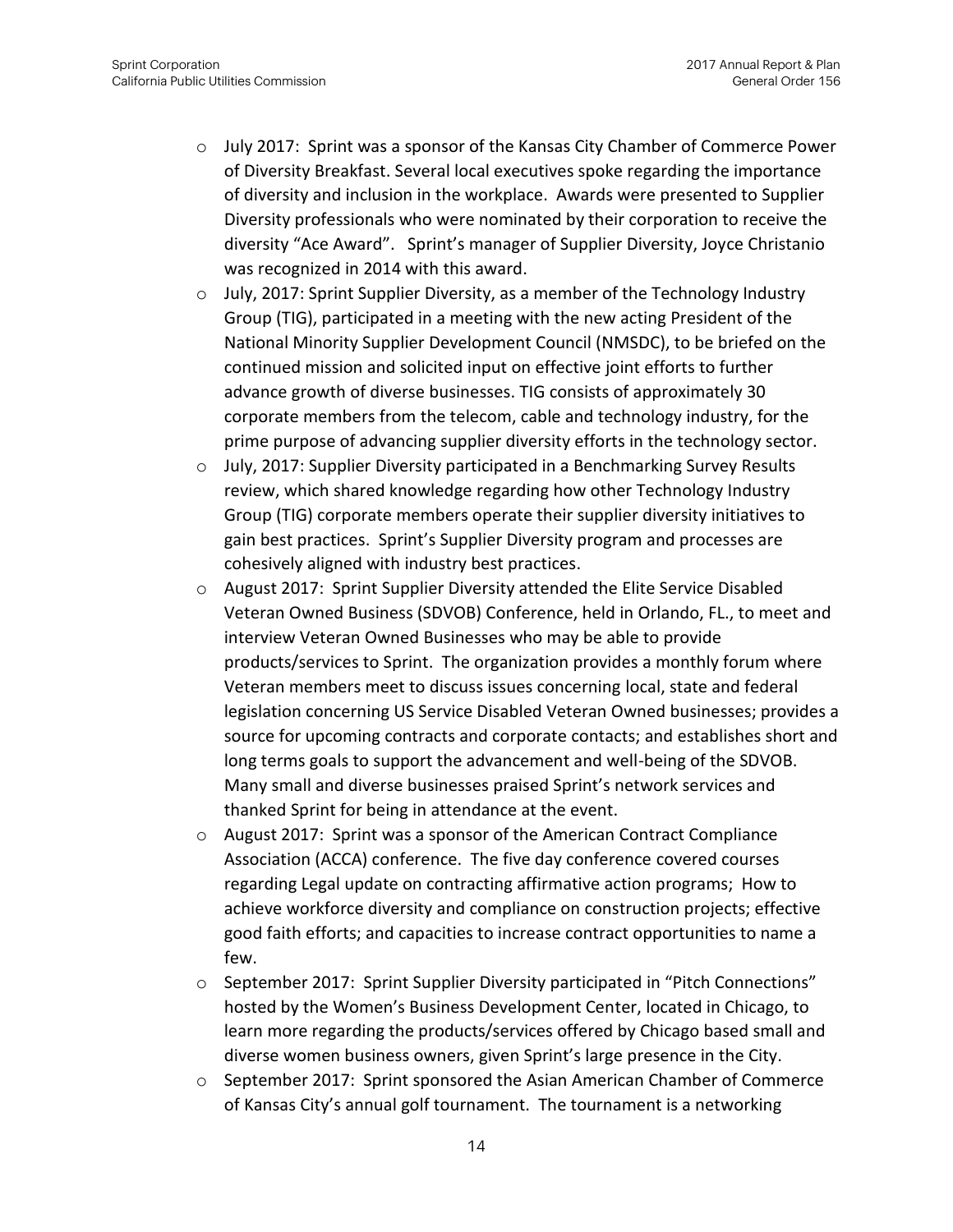opportunity for Asian Business Enterprises and corporate members to learn more regarding how to partner on existing and future contract opportunities.

- $\circ$  October 2017, Sprint was a sponsor of the United States Hispanic Chamber of Commerce (USHCC) and was recognized as a member of the USHCC Million Dollar Club, for the 8th year. The USHCC Million Dollar Club recognizes corporations that are leaders in Small Business development and stand out for integrating Hispanic Business Enterprises (HBEs) into their strategic sourcing and procurement process. Sprint was honored with this recognition, in front of approximately 1,000 attendees, during the USHCC National Convention. The Sprint Supplier Diversity and Sales teams partnered in one-on-one meetings with diverse vendors, learning about their offerings and providing them with guidance and direction on how to do business with Sprint.
- o October 2017: Sprint participated in the KC Chamber's Small and Diverse Business Procurement Expo, which provided one-on-one interview sessions between Sprint and small businesses for potential business opportunities.
- o October 2017: Sprint Pride and VETS Employee Resource Groups (ERGs) partnered in hosting a celebration for a National Coming-Out Day at the Sprint Overland Park campus, which included ERG tables with refreshments and Sprint merchandise giveaways. Supplier Diversity invited several Veteran and LGBT owned businesses to join the event. One of "Sprint Now" values is Respect. We treat others the way we would like to be treated, and we value inclusion and the various points of view it brings. Sprint is a longstanding supporter of the Human Rights Campaign and has received a perfect score in the HRC Corporate Equality Index since 2006.
- o November 2017: Sprint participated in the 3rd Annual Asian American Chamber of Commerce EXPO, where small and diverse businesses have the opportunity to showcase their business, explore opportunities and network with other businesses, corporate members and government agencies.
- $\circ$  November 2017: Sprint participated in the Outreach Business Forum "For Those Who Have Served" in Kansas City, MO, an event focused on small businesses and veteran owned businesses, providing them with an opportunity to network with Sprint as well as with other federal, state, city and large corporate contractors.
- $\circ$  November 2017: Sprint, as a member of the Mid-America Gay and Lesbian Chamber of Commerce, attended the 2017 Business Equality Conference held at the Federal Reserve Bank of Kansas City. The conference theme was "Decision Points" where presenters shared the lessons they learned, with corporate members and small business owners, from pivotal decisions in their careers and how those lessons transformed their personal and professional lives. The Conference concluded with an opportunity to network with other conference attendees, during B2B Networking.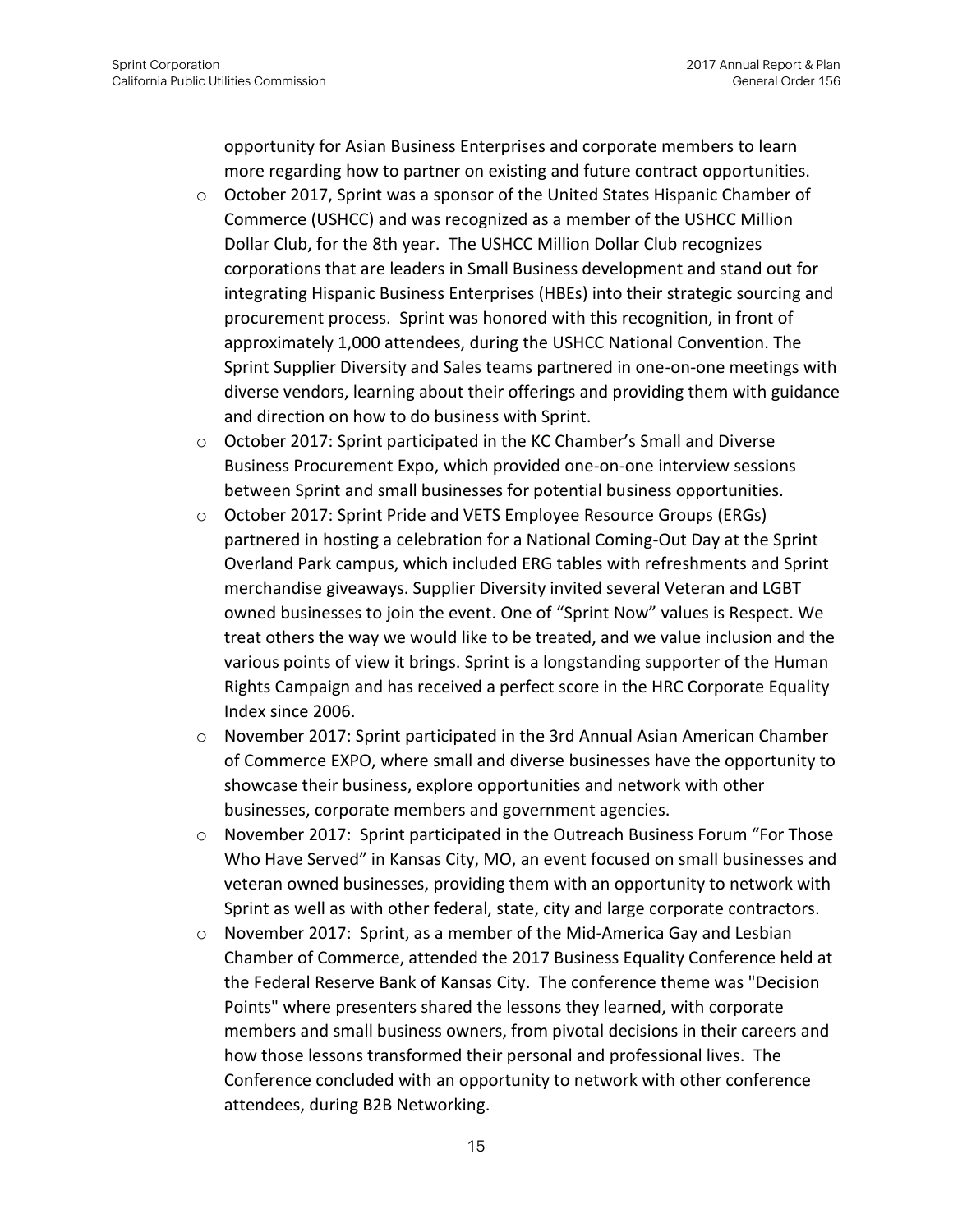#### **Diverse Supplier Testimonials:**

- o Perfect Output, LLC: "Sprint has been an important business partner for Perfect Output, LLC since late 1999. As Sprint began the process of consolidating various business lines, and in conjunction with its commitment to diversity, they sought out Perfect Output at that time, and have been key to our growth and success within Sprint - as well as our growth outside of Sprint, ever since. Sprint's willingness to promote small and diverse businesses is not without risk, but their continued belief in this investment in the small business community has been a benefit to both Sprint and the small entrepreneurial organizations with which they do business. The relationship between Perfect Output and Sprint has been a successful partnership for both companies. Business Development Director, Chuck Mason, states: "Perfect Output has been able to grow as an organization and now employs over 120 diverse employees in 7 different states; 35% of our employees are people of color."
- o Technology Group Solutions (TGS): Owner, Lenora Payne, states: "Sprint's IT procurement through TGS impacts our local community by providing secure, stable jobs as well as increased local vendor support. Since 2005, TGS has tripled our staff and relocated three times. With the increase in our staff, TGS was able to engage solution architects to meet all of our client's needs as well as relocate our headquarters to a much larger facility. A facility that is much more suited for our ever growing staff and customer requirements. Under Sprint's mentoring program, TGS was able to acquire some office furnishing for our new facility. It was perfect timing, as Sprint was remodeling a portion of their campus."
- o Telcobuy (Worldwide Technology (WWT)): Business Client Director, Scott Lauridsen " states: "World Wide Technology Holding Company, Telcobuy's parent company, uses the services of local landscaping firms, janitorial services, and other suppliers, at all our US and global locations, which helps contribute to the overall economic viability of the communities where we are located. As Telcobuy has grown, we continue to hire new employees and expand our areas of operation. In 2017, we completed our new global world headquarters, which represents an investment overall of around \$95M for the immediate development where the building is located. WWT utilized a Minority Owned Business for the construction and completion of the new building as well as the build out and restoration of our previous headquarters and campus locations. New restaurants, businesses and an outdoor performing arts facility are all part of the plan to improve this development. The economic impact as our employees purchase goods and services and the ripple effect those dollars have within each community is, of course, a multiple of this amount. In addition to the dedicated sales and operations team that support Sprint in part based on the business Sprint does with Telcobuy/WWT we opened a 3000 sq. ft. office space in June of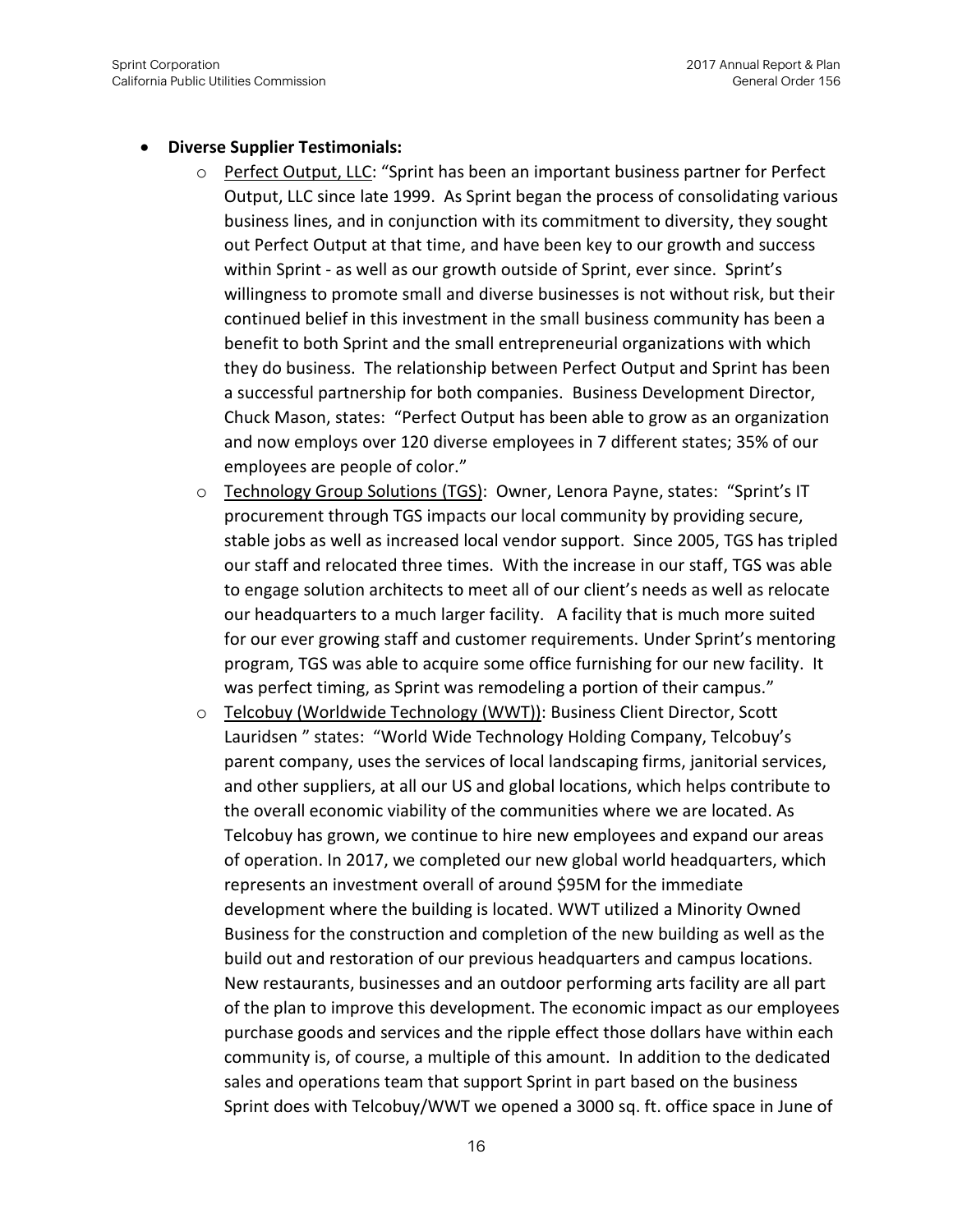2016. The office is used by 20+ sales and technical professionals that support WWT customers in the region.

#### **Other External Efforts impacting our diverse communities:**

- $\circ$  Sprint and the Sprint Foundation recognize the importance of a culturally diverse community. Each year, a portion of our philanthropy and sponsorship dollars are used to support civic and community organizations such as: ◦The National Council of La Raza (NCLR) ◦The National Urban League (NUL) ◦The United States Hispanic Chamber of Commerce (USHCC) ◦The National Association of Women Business Owners (NAWBO) ◦The Human Rights Campaign (HRC) ◦Shawnee Mission Medical Center-Speaking of Women's Health ◦Kids TLC Inc., Mattie Rhoads, Guadalupe Center ◦Boys and Girls Clubs ◦Negro League Baseball Museum ◦Southern Christian Leadership Conference Black Achievers Award ◦Central Exchange Women's Lyceum ◦The Kansas City Chamber Power of Diversity breakfast
- o Sprint has a culture of caring. For example, among the hundreds of organizations and causes that Sprint is supporting every year, our 1Million Program [\(https://iconnect.sprint.com/external](https://iconnect.sprint.com/external-link.jspa?url=http%3A%2F%2Fsprint.co%2F2o5CDFQ)[link.jspa?url=http%3A%2F%2Fsprint.co%2F2o5CDFQ](https://iconnect.sprint.com/external-link.jspa?url=http%3A%2F%2Fsprint.co%2F2o5CDFQ) is helping to create opportunities for high school students to participate in the digital world and transform their lives. The program offers free mobile devices and free wireless service (for up to five years) to low-income high school students across the U.S. who do not have Internet access at home. By connecting one million economically disadvantaged students, Sprint and the Sprint Foundation are helping to eliminate the "Homework Gap." The initiative may include purchasing new devices (smartphones, tablets, hotspots), providing educational resources, administering the program and funding program training for eligible high school students. Sprint supports the program by providing free wireless service for each device.
- $\circ$  In the days, weeks and months after Hurricane Harvey struck the Texas coastline on Aug. 25, 2017, Sprint stood front and center in recovery efforts. Not only did Sprint and SoftBank donate more than \$2 million, but the Sprint Foundation gave \$200,000 to DonorsChoose.org, an organization that empowers public school teachers from across the country to request much-needed materials and experiences for their students. Sprint's donation funded 257 projects requested by 192 teachers and helped 23,952 students have materials and experiences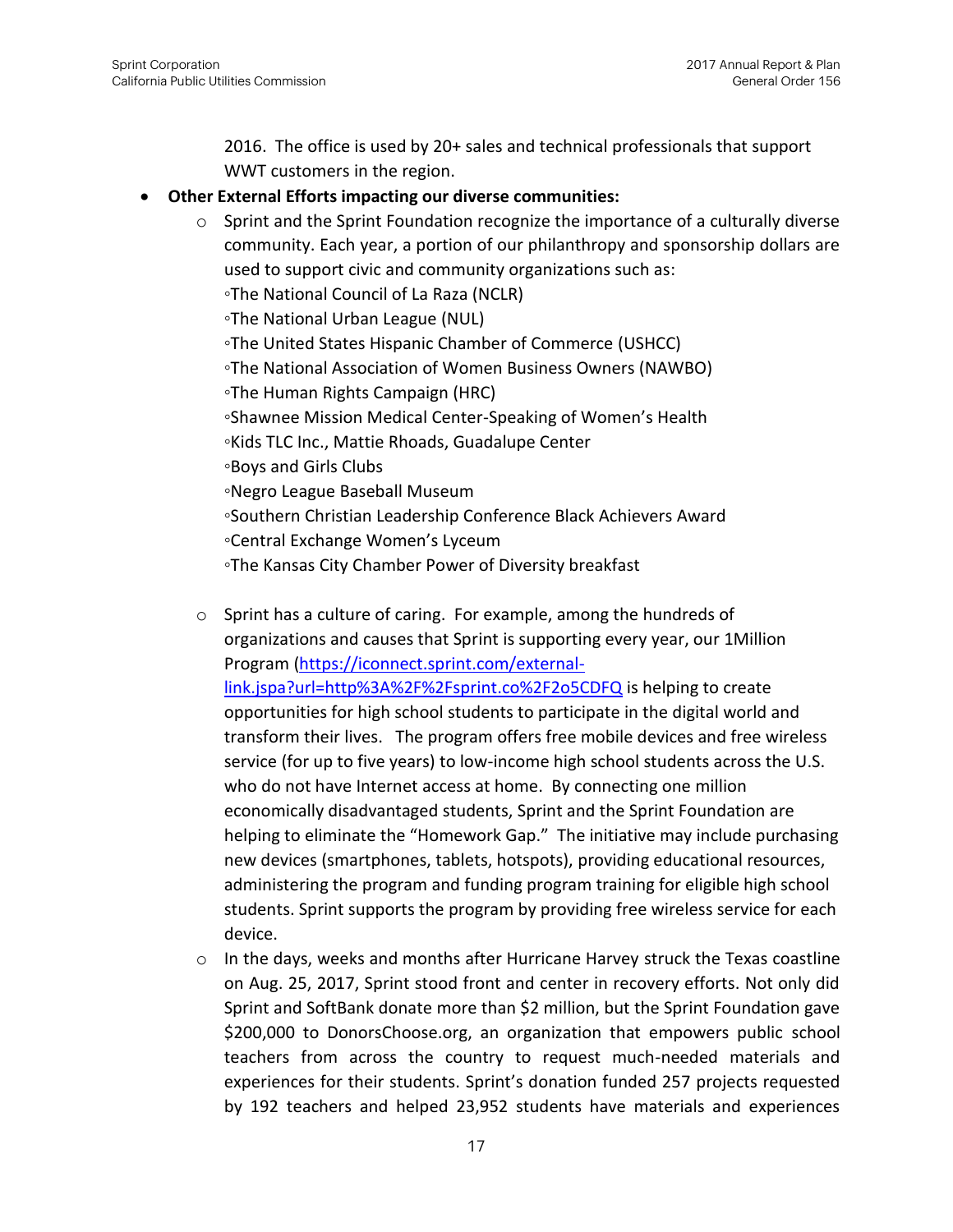they need to thrive the school year. DonorsChoose is a readily familiar program among instructors and administrators across the country, said Roberts, a former high school teacher from San Diego. "Many of the teachers returned to us when they needed to rebuild their classrooms," she said.

- $\circ$  Sprint stepped up into action to provide relief efforts for the devastation caused by Hurricane Maria. We worked with the US government to enable mutual aid between Sprint and Open Mobile; engaged suppliers to plan for asset transfers as needed; formed teams to support the collection of equipment required for network recovery; partnered with diverse suppliers to procure and ship \$50,000 in humanitarian relief supplies for hurricane victims; Sprint joined forces with a group of iconic musicians and actors to headline a benefit concert to support relief for Puerto Rico, South Florida, the Caribbean and Mexico. Sprint's participation in The historic One Voice: Somos Live!, a dual-language benefit concert, helped victims get their lives back together by helping raise funds to rebuild devastated areas.
- o Sprint's LGBT and Veterans Employee Resource Groups partnered for a National Coming Out Day event held at the Sprint Headquarter campus location. The event echoed our CEO's vocal support against hate and divisiveness and his outright support of inclusion and diversity, and to celebrate one of our Sprint Now values of Respect. We treat others the way we would like to be treated, and we value inclusion and the various points of view it brings.
- $\circ$  Sprint held its 10<sup>th</sup> annual Veterans Day celebration, at the Sprint campus in November, where it announced a new commitment to support the Fisher House, a network of homes where members of the U.S. Armed Forces and their families can stay for free while a loved one receives health care treatments. The homes are located at major military and Veterans Affairs medical centers nationwide. Fisher House Foundation has provided accommodations to more than 300,000 families and provided nearly \$100 million worth of airline tickets to veterans and their families. Sprint committed to donating \$30 to Fisher House in the name of each new customer generated by our Sprint Salutes affinity program. Sprint Salutes is our commitment to offer the 30 million active-duty military, veterans and their families exclusive services and discounts for the best value in wireless. Sprint Salutes was created in collaboration with our VETS Employee Resource Group (ERG), which is made up of members who support veterans and activeduty military.
- o Sprint Accessibility offers communication products and services to customers who are deaf, hard of hearing, deafblind, have a hearing or vision loss, or cognitive, speech or mobility disability. All of our products and services help bridge telecommunication gaps that many of these customers face on a daily basis.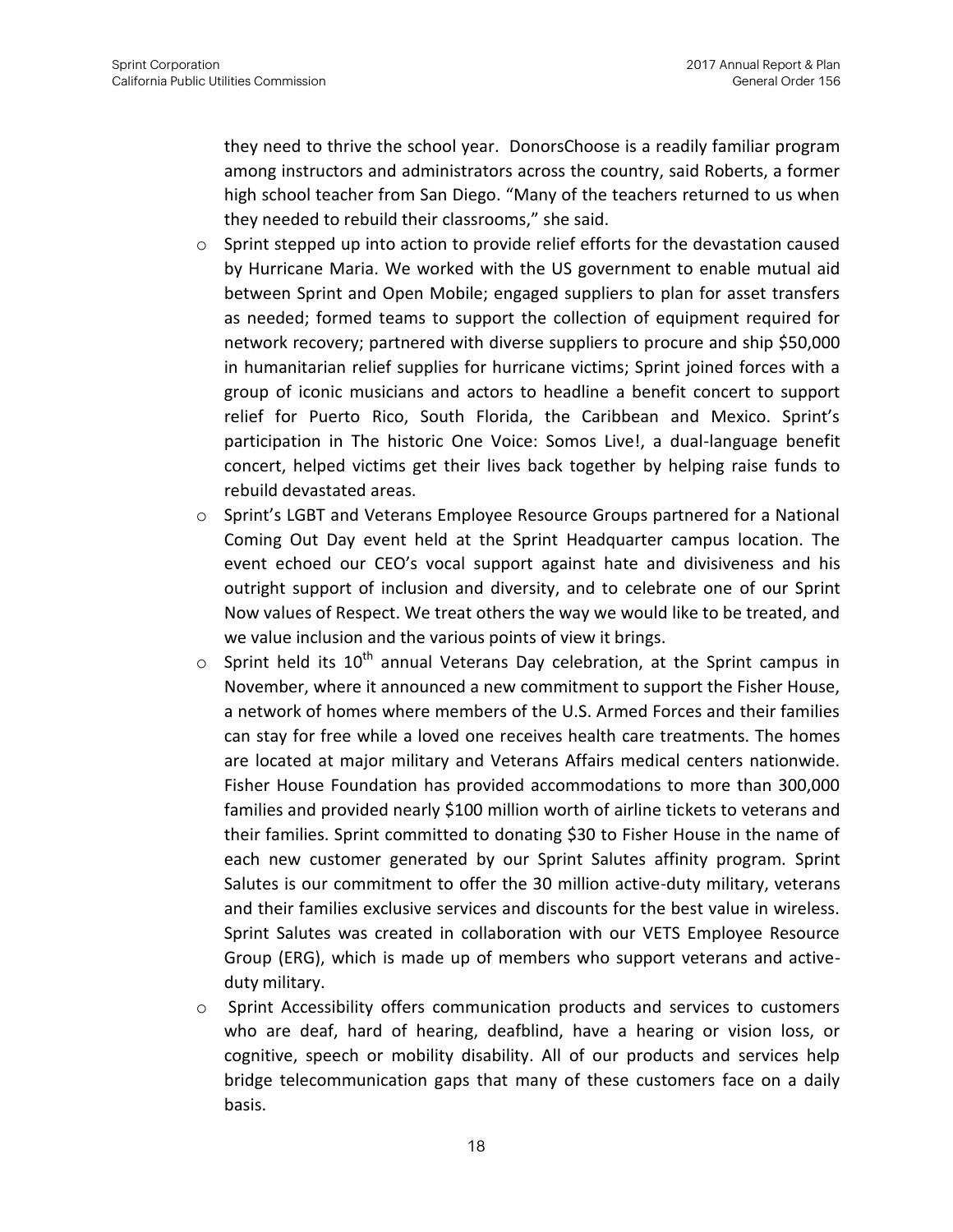◦The Sprint IP Relay enables customers use their mobile device or computer for Sprint IP Relay services. The customers type what they want to say to the operator, the operator relays the message to the person they called and then types their response back to the customer.

◦Sprint Teleconference Captioning (STC) allows our customers to be present and participate in any business meeting via conference call. STC combines real-time captioning and voice relay service through an internet connection. A fullycustomizable transcript window allows you to follow the meeting comment-bycomment.

◦Sprint National Relay Services allows those with speech and/or hearing disabilities to access telecommunications services. The services allows texttelephone (TTY) or special equipment users such as Captioned telephone, Braille TTY, to communicate with standard voice telephone users through specially trained relay operators.

Sprint Relay Store (SRS) is a store for our deaf and hard-of-hearing customers and includes:

- Data only plans with optional voice access.
- Devices which are hearing aid compatible, cochlear implant compatible and also TTY accessible phones.
- Video Customer Service (VCS) in American Sign Language (exclusively offered through Sprint). The VCS is available to help with any billing questions, technical assistance or any other service issues.

Sprint Vision Store is a specialized group serving the blind and low vision communities:

- **•** Devices which delivery user-friendly for blind or low vision customers.
- Specialized website for customers with vision loss.

Our customers can rest assured we've got them covered. Sprint is the largest and most technologically advanced Telecommunications Relay Service provider in the nation with more than 27 years' experience supporting people who are deaf, hard of hearing or have a speech disability.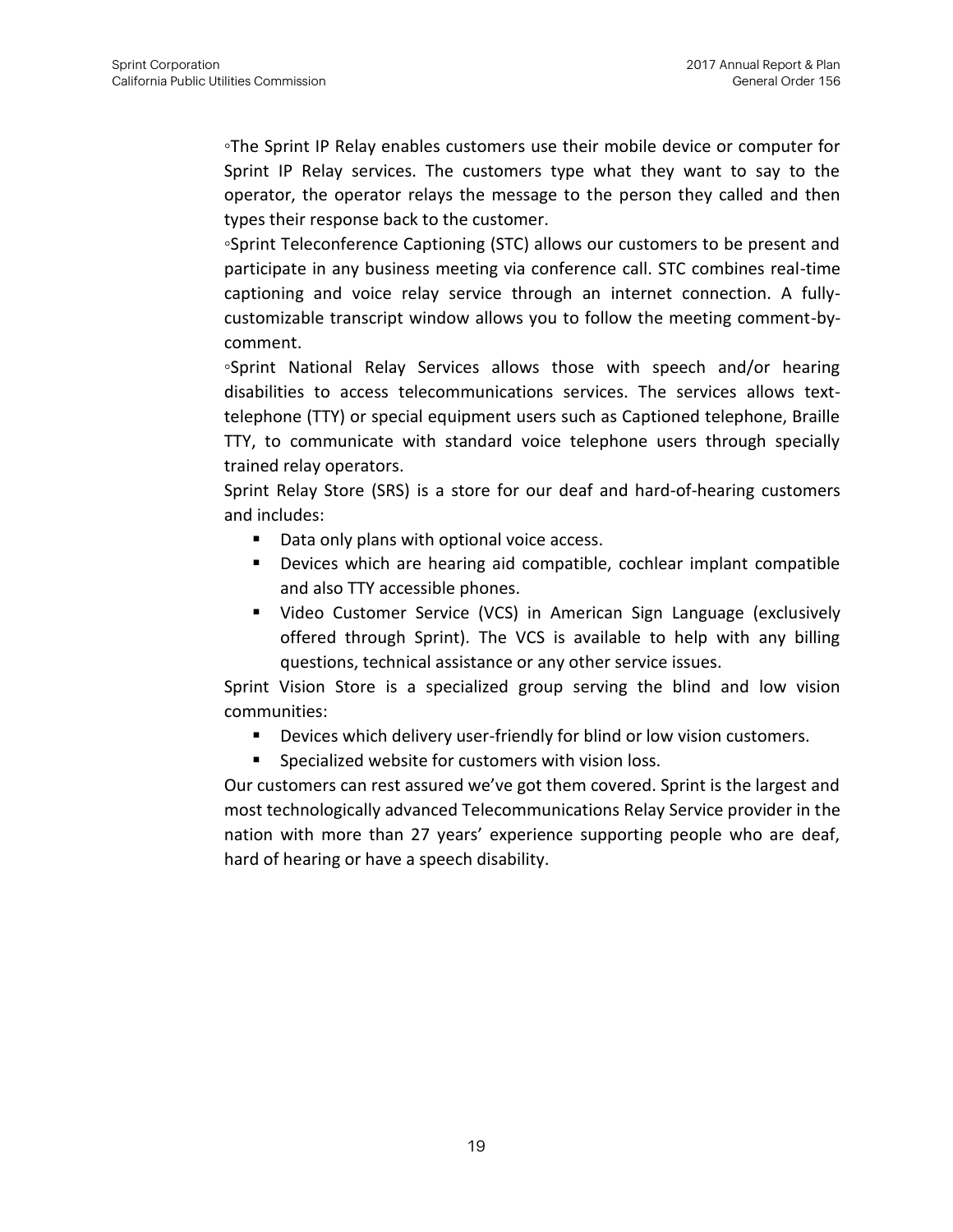#### **9.1.2 Attachment - WMDVLGBTBE Annual Results by Ethnicity**

|                | <b>Sprint Corporation</b>           |                                  |                                                                                                                                                            | 2017 Annual Report                            |                    | G.O. #156 Sec. 9.1.2 |       |
|----------------|-------------------------------------|----------------------------------|------------------------------------------------------------------------------------------------------------------------------------------------------------|-----------------------------------------------|--------------------|----------------------|-------|
|                |                                     |                                  |                                                                                                                                                            | <b>WMDVLGBTBE Annual Results by Ethnicity</b> |                    |                      |       |
|                |                                     |                                  |                                                                                                                                                            |                                               |                    |                      |       |
|                |                                     |                                  |                                                                                                                                                            |                                               | 2017 Annual Report |                      |       |
|                |                                     |                                  |                                                                                                                                                            | <b>Direct</b>                                 | Sub                | Total \$             | $\%$  |
| 1              |                                     | Asian Pacific American           |                                                                                                                                                            | \$195,543,099                                 | \$8,077,780        | \$203,620,879        | 12.6% |
| $\overline{c}$ | <b>Minority</b>                     | African American                 |                                                                                                                                                            | \$157,818,101                                 | \$16,905,383       | \$174,723,484        | 10.8% |
| $\overline{3}$ | <b>Male</b>                         | Hispanic American                |                                                                                                                                                            | \$61,023,235                                  | \$3,838,311        | \$64,861,546         | 4.0%  |
| 4              |                                     | Native American                  |                                                                                                                                                            | \$562                                         | \$10,294           | \$10,856             | 0.0%  |
| 5              |                                     | <b>Total Minority Male</b>       |                                                                                                                                                            | \$414,384,998                                 | \$28,831,767       | \$443,216,764        | 27.4% |
| 6              |                                     | Asian Pacific American           |                                                                                                                                                            | \$13,737,455                                  | \$7,717,175        | \$21,454,630         | 1.3%  |
| $\overline{7}$ | <b>Minority</b>                     | African American                 |                                                                                                                                                            | \$41,120,210                                  | \$10,420           | \$41,130,630         | 2.5%  |
| $\overline{8}$ | Female                              | Hispanic American                |                                                                                                                                                            | \$3,459,512                                   | \$254,135          | \$3,713,646          | 0.2%  |
| 9              |                                     | Native American                  |                                                                                                                                                            | \$6,066,181                                   | \$0                | \$6,066,181          | 0.4%  |
| 10             |                                     | <b>Total Minority Female</b>     |                                                                                                                                                            | \$64,383,358                                  | \$7,981,730        | \$72,365,088         | 4.5%  |
|                |                                     |                                  |                                                                                                                                                            |                                               |                    |                      |       |
| 11             |                                     |                                  | Total Minority Business Enterprise (MBE)                                                                                                                   | \$478,768,356                                 | \$36,813,496       | \$515,581,852        | 31.9% |
|                |                                     |                                  |                                                                                                                                                            |                                               |                    |                      |       |
| 12             |                                     |                                  | Women Business Enterprise (WBE)                                                                                                                            | \$53,104,950                                  | \$19,594,540       | \$72,699,489         | 4.5%  |
|                |                                     |                                  |                                                                                                                                                            |                                               |                    |                      |       |
|                | Lesbian, Gay, Bisexual, Transgender |                                  |                                                                                                                                                            | \$655,329                                     | \$0                | \$655,329            | 0.0%  |
| 13             |                                     |                                  | <b>Business Enterprise (LGBTBE)</b>                                                                                                                        |                                               |                    |                      |       |
|                |                                     | <b>Disabled Veteran Business</b> |                                                                                                                                                            |                                               |                    |                      |       |
| 14             |                                     | Enterprise (DVBE)                |                                                                                                                                                            | \$1,167,076                                   | \$40,980           | \$1,208,056          | 0.1%  |
|                |                                     |                                  |                                                                                                                                                            |                                               |                    |                      |       |
| 15             |                                     | Other $8(a)^*$                   |                                                                                                                                                            | \$0                                           | \$0                | \$0                  | 0.0%  |
| 16             |                                     | <b>TOTAL WMDVLGBTBE</b>          |                                                                                                                                                            | \$533,695,710                                 | \$56,449,016       | \$590,144,727        | 36.5% |
|                |                                     |                                  |                                                                                                                                                            |                                               |                    |                      |       |
| 17             | Net Procurement**                   |                                  | \$1,618,617,834                                                                                                                                            |                                               |                    |                      |       |
|                |                                     |                                  |                                                                                                                                                            |                                               |                    |                      |       |
|                |                                     |                                  | NOTE: * FIRMS CLASSIFIED AS 8(a) OF SMALL BUSINESS ADMINISTRATION INCLUDES NON-WMDVLGBTBE<br>** NET PROCUREMENT INCLUDES PURCHASE ORDER NON-PURCHASE ORDER |                                               |                    | <b>PD DOLLAPS</b>    |       |

\* FIRM S\_CLASSIFIED\_AS\_8(a)\_OF\_SM\_ALL\_BUSINESS\_ADM INISTRATION\_INCLUDES\_NON-WMDVLGBTBE\_<br>\* FIRM S\_CLASSIFIED\_AS\_8(a)\_OF\_SM\_ALL\_BUSINESS\_ADM INISTRATION\_INCLUDES\_NON-WMDVLGBTBE\_<br>Direct\_- DIRECT\_PROCUREM\_ENT\_ \* FIRMS CLASSIFIED AS 8(a) OF<br>\*\* NET PROCUREMENT INCLUDE<br>Direct - DIRECT PROCUREMENT<br>Sub - SUBCONTRACTOR PROCU \* FIRMS CLASSIFIED AS 8(a) OF SMALL **E**<br>\*\* NET PROCUREMENT INCLUDES PURC<del>I</del><br>Direct - DIRECT PROCUREMENT<br>SW- SUBCONTRACT OF NET PROCUREMENT<br>%- PEPCENTAGE OF NET PROCUPEMENT \*\* NET PROCUREM ENT INCLUDES PURCH<br>Direct - DIRECT PROCUREM ENT<br>Sub - SUBCONTRACTOR PROCUREM ENT<br>% - PERCENTAGE OF NET PROCUREM ENT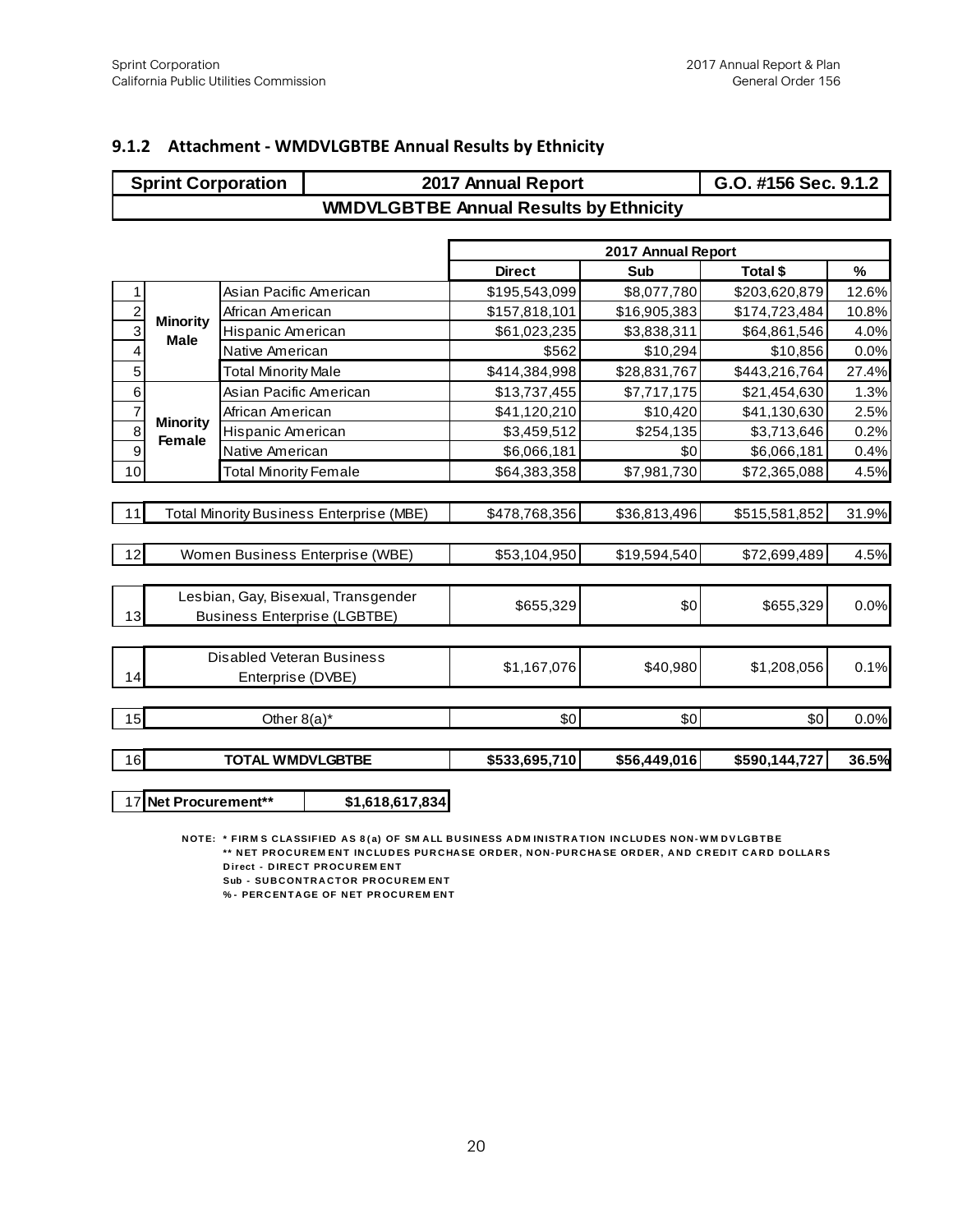#### **9.1.2 Attachment - Direct Spend - WMDVLGBTBE Direct Procurement by Product and Service Categories**

|                | <b>Sprint Corporation</b> |                              |                                                                                                                                                                                      |               | 2017 Annual Report |       |                     |        | G.O. #156 Sec. 9.1.2 |        |
|----------------|---------------------------|------------------------------|--------------------------------------------------------------------------------------------------------------------------------------------------------------------------------------|---------------|--------------------|-------|---------------------|--------|----------------------|--------|
|                |                           |                              | <b>WMDVLGBTBE Direct Procurement by Product and Service Categories</b>                                                                                                               |               |                    |       |                     |        |                      |        |
|                |                           |                              |                                                                                                                                                                                      |               |                    |       |                     |        |                      |        |
|                |                           |                              |                                                                                                                                                                                      |               | <b>Products</b>    |       | <b>Services</b>     |        | <b>Total</b>         |        |
|                |                           |                              |                                                                                                                                                                                      |               | \$                 | %     | \$                  | $\%$   | \$                   | $\%$   |
| 1              |                           |                              | Asian Pacific American                                                                                                                                                               | Direct        | \$0                |       | 0.00% \$195,543,099 | 12.08% | \$195,543,099        | 12.08% |
| $\overline{2}$ | <b>Minority</b>           | African American             |                                                                                                                                                                                      | Direct        | \$0                |       | 0.00% \$157,818,101 |        | 9.75% \$157,818,101  | 9.75%  |
| $\overline{3}$ | Male                      | Hispanic American            |                                                                                                                                                                                      | Direct        | \$0                | 0.00% | \$61,023,235        | 3.77%  | \$61,023,235         | 3.77%  |
| 4              |                           | Native American              |                                                                                                                                                                                      | Direct        | \$0                | 0.00% | \$562               | 0.00%  | \$562                | 0.00%  |
| 5              |                           | <b>Total Minority Male</b>   |                                                                                                                                                                                      | Direct        | \$0                | 0.00% | \$414,384,998       | 25.60% | \$414,384,998        | 25.60% |
| 6              |                           |                              | Asian Pacific American                                                                                                                                                               | Direct        | \$0                | 0.00% | \$13,737,455        | 0.85%  | \$13,737,455         | 0.85%  |
| $\overline{7}$ | <b>Minority</b>           | African American             |                                                                                                                                                                                      | Direct        | \$0                | 0.00% | \$41,120,210        | 2.54%  | \$41,120,210         | 2.54%  |
| 8              | Female                    | Hispanic American            |                                                                                                                                                                                      | Direct        | \$0                | 0.00% | \$3,459,512         | 0.21%  | \$3,459,512          | 0.21%  |
| 9              |                           | Native American              |                                                                                                                                                                                      | Direct        | \$0                | 0.00% | \$6,066,181         | 0.37%  | \$6,066,181          | 0.37%  |
| 10             |                           | <b>Total Minority Female</b> |                                                                                                                                                                                      | Direct        | \$0                | 0.00% | \$64,383,358        | 3.98%  | \$64,383,358         | 3.98%  |
|                |                           |                              | <b>Total Minority Business Enterprise (MBE)</b>                                                                                                                                      |               | \$0                |       |                     | 29.58% | \$478,768,356        |        |
| 11             |                           |                              |                                                                                                                                                                                      | Direct        |                    | 0.00% | \$478,768,356       |        |                      | 29.58% |
| 12             |                           |                              | Women Business Enterprise (WBE)                                                                                                                                                      | Direct        | \$0                | 0.00% | \$53,104,950        | 3.28%  | \$53,104,950         | 3.28%  |
|                |                           |                              |                                                                                                                                                                                      |               |                    |       |                     |        |                      |        |
|                |                           |                              | Lesbian, Gay, Bisexual, Transgender                                                                                                                                                  |               |                    |       |                     |        |                      |        |
| 13             |                           |                              | <b>Business Enterprise (LGBTBE)</b>                                                                                                                                                  | <b>Direct</b> | \$0                | 0.00% | \$655,329           | 0.04%  | \$655,329            | 0.04%  |
|                |                           |                              |                                                                                                                                                                                      |               |                    |       |                     |        |                      |        |
|                |                           |                              | Disabled Veteran Business Enterprise                                                                                                                                                 |               |                    |       |                     |        |                      |        |
| 14             |                           | (DVBE)                       |                                                                                                                                                                                      | Direct        | \$0                | 0.00% | \$1,167,076         | 0.07%  | \$1,167,076          | 0.07%  |
|                |                           |                              |                                                                                                                                                                                      |               |                    |       |                     |        |                      |        |
| 15             |                           | Other $8(a)^*$               |                                                                                                                                                                                      | <b>Direct</b> | \$0                | 0.00% | \$0                 | 0.00%  | \$0                  | 0.00%  |
|                |                           |                              |                                                                                                                                                                                      |               |                    |       |                     |        |                      |        |
| 16             |                           | <b>TOTAL WMDVLGBTBE</b>      |                                                                                                                                                                                      | <b>Direct</b> | \$0                |       | 0.00% \$533,695,710 |        | 32.97% \$533,695,710 | 32.97% |
|                |                           |                              |                                                                                                                                                                                      |               |                    |       |                     |        |                      |        |
|                | <b>Total Product</b>      |                              |                                                                                                                                                                                      |               |                    |       |                     |        |                      |        |
|                | 17 Procurement            |                              | \$0                                                                                                                                                                                  |               |                    |       |                     |        |                      |        |
|                | <b>Total Service</b>      |                              |                                                                                                                                                                                      |               |                    |       |                     |        |                      |        |
|                | 18 Procurement            |                              | \$1,618,617,834                                                                                                                                                                      |               |                    |       |                     |        |                      |        |
|                |                           |                              |                                                                                                                                                                                      |               |                    |       |                     |        |                      |        |
|                | 19 Net Procurement**      |                              | \$1,618,617,834                                                                                                                                                                      |               |                    |       |                     |        |                      |        |
|                | <b>Total Number of</b>    |                              |                                                                                                                                                                                      |               |                    |       |                     |        |                      |        |
|                |                           |                              |                                                                                                                                                                                      |               |                    |       |                     |        |                      |        |
|                | <b>WMDVLGBTBEs that</b>   |                              |                                                                                                                                                                                      |               |                    |       |                     |        |                      |        |
|                |                           | 20 Received Direct Spend     | 661                                                                                                                                                                                  |               |                    |       |                     |        |                      |        |
|                |                           |                              | NOTE: * FIRMS CLASSIFIED AS 8(a) OF SMALL BUSINESS ADMINISTRATION INCLUDES NON-WMDVLGBTBE<br>** NET PROCUREMENT INCLUDES PURCHASE ORDER, NON-PURCHASE ORDER, AND CREDIT CARD DOLLARS |               |                    |       |                     |        |                      |        |

**\*\* N ET PR OC U R EM EN T IN C LU D ES PU R C HA SE OR D ER , N ON - PU R C HA SE OR D ER , A N D C R ED IT C A R D D OLLA R S** \* FIRMS CLASSIFIED AS 8(a) OF<br>\*\* NET PROCUREMENT INCLUDE<br>Direct - DIRECT PROCUREMENT<br>Sub - SURCONTRACTOR PROCU \* FIRMS CLASSIFIED AS 8(a) OF SMALL **F**<br>\*\* NET PROCUREMENT INCLUDES PURC<del>I</del><br>Direct - DIRECT PROCUREMENT<br>Sub - SUBCONTRACTOR PROCUREMENT<br>%- PERCENTAGE OF NET PROCUREMENT **EXAMPLE AS G(a) OF SWALL B**<br>\*\* NET PROCUREMENT INCLUDES PURCH.<br>Direct - DIRECT PROCUREMENT<br>Sub - SUBCONTRACTOR PROCUREMENT<br>%- PERCENTAGE OF NET PROCUREMENT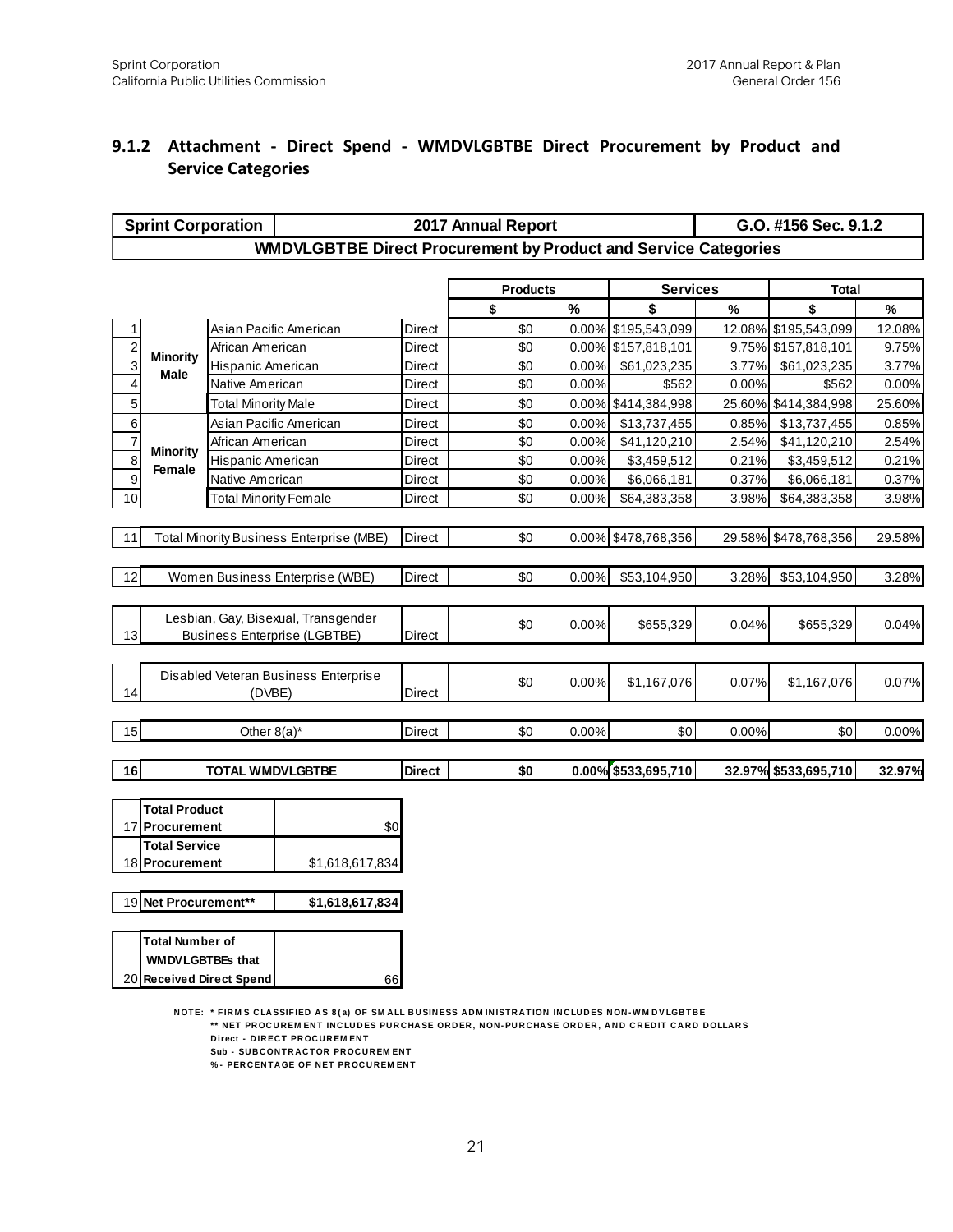### **9.1.2 Attachment - WMDVLGBTBE Subcontractor Procurement by Product and Service Categories**

|                | <b>Sprint Corporation</b>                                                                                |                              |                                                                                                                                                                                        |     | 2017 Annual Report |          |                                                                        |          | G.O. #156 Sec. 9.1.2 |       |
|----------------|----------------------------------------------------------------------------------------------------------|------------------------------|----------------------------------------------------------------------------------------------------------------------------------------------------------------------------------------|-----|--------------------|----------|------------------------------------------------------------------------|----------|----------------------|-------|
|                |                                                                                                          |                              |                                                                                                                                                                                        |     |                    |          | WMDVLGBTBE Subcontractor Procurement by Product and Service Categories |          |                      |       |
|                |                                                                                                          |                              |                                                                                                                                                                                        |     | <b>Products</b>    |          | <b>Services</b>                                                        |          | <b>Total</b>         |       |
|                |                                                                                                          |                              |                                                                                                                                                                                        |     | \$                 | $\%$     | \$                                                                     | $\%$     | \$                   | $\%$  |
| 1              |                                                                                                          | Asian Pacific American       |                                                                                                                                                                                        | Sub | \$0                | 0.00%    | \$8,077,780                                                            | 0.50%    | \$8,077,780          | 0.50% |
| $\overline{2}$ |                                                                                                          | African American             |                                                                                                                                                                                        | Sub | \$0                | 0.00%    | \$16,905,383                                                           | 1.04%    | \$16,905,383         | 1.04% |
| $\overline{3}$ | <b>Minority</b><br>Male                                                                                  | Hispanic American            |                                                                                                                                                                                        | Sub | \$0                | 0.00%    | \$3,838,311                                                            | 0.24%    | \$3,838,311          | 0.24% |
| 4              |                                                                                                          | Native American              |                                                                                                                                                                                        | Sub | \$0                | 0.00%    | \$10,294                                                               | 0.00%    | \$10,294             | 0.00% |
| 5              |                                                                                                          | <b>Total Minority Male</b>   |                                                                                                                                                                                        | Sub | \$0                | 0.00%    | \$28,831,767                                                           | 1.78%    | \$28,831,767         | 1.78% |
| 6              |                                                                                                          |                              | Asian Pacific American                                                                                                                                                                 | Sub | \$0                | 0.00%    | \$7,717,175                                                            | 0.48%    | \$7,717,175          | 0.48% |
| $\overline{7}$ |                                                                                                          | African American             |                                                                                                                                                                                        | Sub | \$0                | 0.00%    | \$10,420                                                               | 0.00%    | \$10,420             | 0.00% |
| 8              | <b>Minority</b><br>Female                                                                                | Hispanic American            |                                                                                                                                                                                        | Sub | \$0                | 0.00%    | \$254,135                                                              | 0.02%    | \$254,135            | 0.02% |
| 9              |                                                                                                          | Native American              |                                                                                                                                                                                        | Sub | \$0                | 0.00%    | \$0                                                                    | 0.00%    | \$0                  | 0.00% |
| 10             |                                                                                                          | <b>Total Minority Female</b> |                                                                                                                                                                                        | Sub | \$0                | 0.00%    | \$7,981,730                                                            | 0.49%    | \$7,981,730          | 0.49% |
| 11             |                                                                                                          |                              | <b>Total Minority Business Enterprise (MBE)</b>                                                                                                                                        | Sub | \$0                | 0.00%    | \$36,813,496                                                           | 2.27%    | \$36,813,496         | 2.27% |
| 12             |                                                                                                          |                              | Women Business Enterprise (WBE)                                                                                                                                                        | Sub | \$0                | 0.00%    | \$19,594,540                                                           | 1.21%    | \$19,594,540         | 1.21% |
| 13             | Lesbian, Gay, Bisexual, Transgender<br><b>Business Enterprise (LGBTBE)</b>                               |                              | Sub                                                                                                                                                                                    | \$0 | 0.00%              | \$0      | 0.00%                                                                  | \$0      | 0.00%                |       |
| 14             | Disabled Veteran Business Enterprise<br>(DVBE)                                                           |                              | Sub                                                                                                                                                                                    | \$0 | 0.00%              | \$40,980 | 0.00%                                                                  | \$40,980 | 0.00%                |       |
| 15             |                                                                                                          | Other $8(a)^*$               |                                                                                                                                                                                        | Sub | \$0                | 0.00%    | \$0                                                                    | 0.00%    | \$0                  | 0.00% |
| 16             |                                                                                                          | <b>TOTAL WMDVLGBTBE</b>      |                                                                                                                                                                                        | Sub | \$0                | 0.00%    | \$56,449,016                                                           | 3.49%    | \$56,449,016         | 3.49% |
|                | <b>Total Product</b><br>17 Procurement<br><b>Total Service</b><br>18 Procurement<br>19 Net Procurement** |                              | \$0<br>\$1,618,617,834<br>\$1,618,617,834                                                                                                                                              |     |                    |          |                                                                        |          |                      |       |
|                |                                                                                                          |                              | NOTE: * FIRM S CLASSIFIED AS 8(a) OF SMALL BUSINESS ADMINISTRATION INCLUDES NON-WM DVLGBTBE<br>** NET PROCUREMENT INCLUDES PURCHASE ORDER, NON-PURCHASE ORDER, AND CREDIT CARD DOUARS. |     |                    |          |                                                                        |          |                      |       |

**? MENTAL RET PROCURE TO STAG AT 1,618,617,834<br>\* FIRMS CLASSIFIED AS 8(a) OF SMALL BUSINESS ADMINISTRATION INCLUDES NON-WMDVLGBTBE<br>\*\* NET PROCUREM ENT INCLUDES PURCHASE ORDER, NON-PURCHASE ORDER, AND CREDIT CARD DOLLARS<br>Di** \* FIRMS CLASSIFIED AS 8(a) OF :<br>\*\* NET PROCUREM ENT INCLUDE<br>Direct - DIRECT PROCUREM ENT<br>Sub - SUBCONTRACTOR PROCU \* FIRMS CLASSIFIED AS 8(a) OF SMALL BL<br>\*\* NET PROCUREM ENT INCLUDES PURCH<br>Dired - DIRECT PROCUREM ENT<br>Sub - SUBCONTRACTOR PROCUREM ENT<br>%- PERCENTAGE OF NET PROCUREM ENT " FIRMS CLASSIFIED AS 6(a) OF SWALL BO<br>Direct - DIRECT PROCUREM ENT<br>Direct - DIRECT PROCUREM ENT<br>Sub - SUBCONTRACTOR PROCUREM ENT<br>%- PERCENTAGE OF NET PROCUREM ENT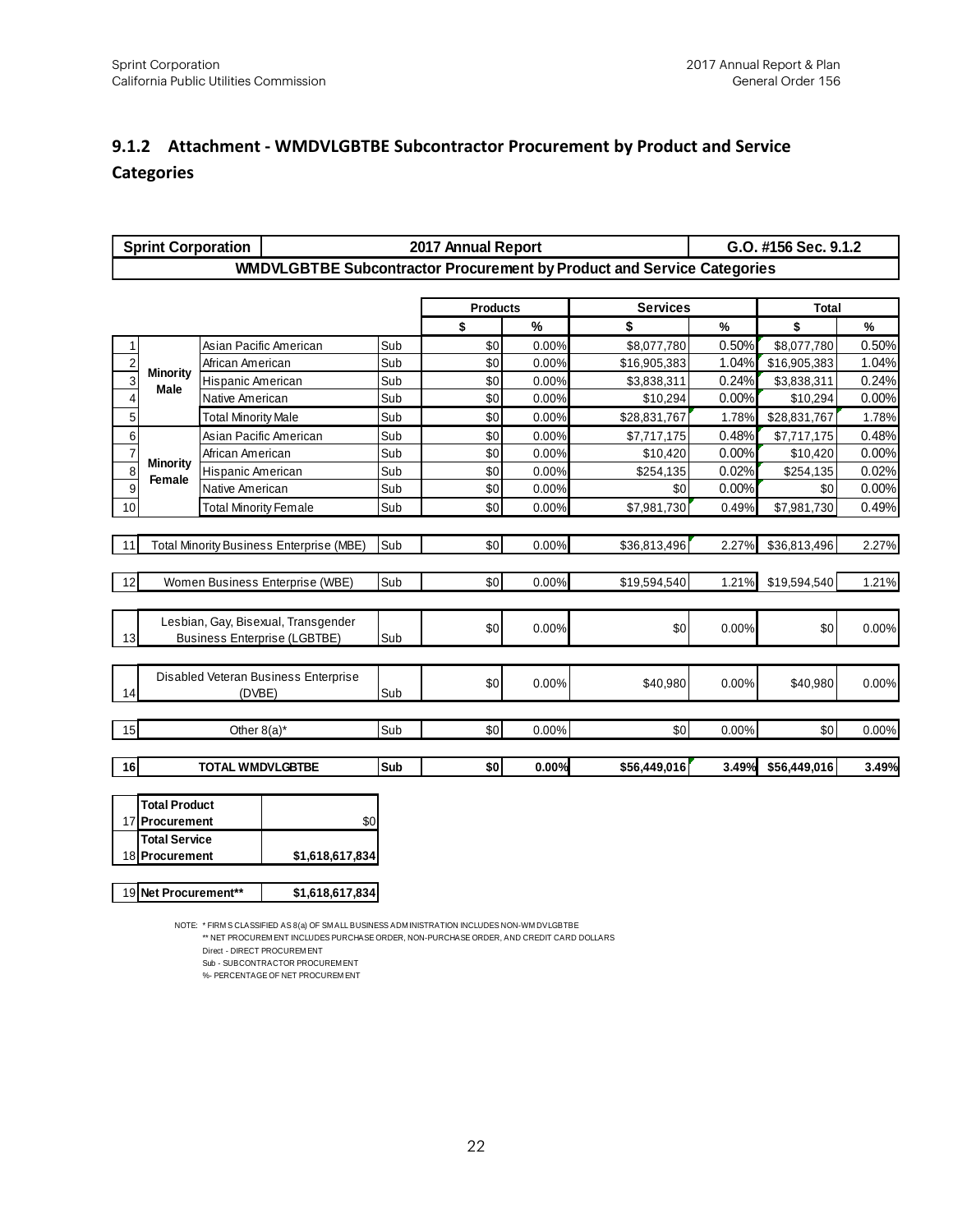|          | Sprint Corporation                              |                    |                        |                                                                  |              |                                                          | 2017 Annual Report |                 |                           |                                              |                          |                                |                             | G. O. #156 Sec 9.1.2 |                   |            |
|----------|-------------------------------------------------|--------------------|------------------------|------------------------------------------------------------------|--------------|----------------------------------------------------------|--------------------|-----------------|---------------------------|----------------------------------------------|--------------------------|--------------------------------|-----------------------------|----------------------|-------------------|------------|
|          |                                                 |                    |                        |                                                                  |              | WMDVLGBTBE Procurement by Standard Industrial Categories |                    |                 |                           |                                              |                          |                                |                             |                      |                   |            |
|          |                                                 |                    |                        |                                                                  |              |                                                          |                    |                 |                           |                                              |                          |                                |                             |                      |                   |            |
|          |                                                 |                    |                        |                                                                  |              |                                                          |                    |                 |                           |                                              |                          | Lesbian, Gay,                  |                             |                      |                   |            |
|          |                                                 |                    |                        |                                                                  |              |                                                          |                    |                 |                           |                                              |                          | Bise xual                      | Disabled                    |                      |                   |            |
|          |                                                 |                    |                        |                                                                  |              |                                                          |                    |                 |                           | <b>Business</b><br>Minority                  | <b>Business</b><br>Women | Transgender<br><b>Business</b> | <b>Business</b><br>Veterans |                      |                   |            |
|          |                                                 |                    | Asian Pacific American | African American                                                 |              | Hispanic American                                        |                    | Native American |                           | Enterprise                                   | <b>Enterprise</b>        | Enterprise                     | Enterprise                  |                      | Total             | Total      |
|          | SIC Category                                    | Male               | Female                 | Male                                                             | Female       | Male                                                     | Female             | Male            | Female                    | <b>GREW</b>                                  | (WBE                     | (LGBTBE)                       | (DVBE)                      | Other 8(a)**         | <b>WMDVLGBTBE</b> | Dollars*** |
|          | ractors &<br>Building Cnstrctn - General Contr  | ↮                  | ຊ<br>ິ                 | ຊ                                                                | ຊ            | \$8,050                                                  | ຊ                  | ຊ               | ິ                         | \$8,050                                      | ຊ                        | ఞ                              | ₷                           | Ձ                    | \$8,050           |            |
| 45       | <b>Operative Builders</b>                       |                    | 0.0%<br>0.0%           | 0.0%                                                             | 0.0%         | $0.0\%$                                                  | 0.0%               | 0.0%            | $0.0\%$                   | 0.0%                                         | 0.0%                     | 0.0%                           | 0.0%                        | 0.0%                 | 0.0%              |            |
| 4        | Construction - Special Trade Contractors        | ω                  | ຊ<br>ິ                 | ශි                                                               | ຊ            | \$127,900                                                | \$3,323,496        | \$562           | ္တ                        | \$3,451,959                                  | \$111.316                | မ္မ                            | ෂි                          | ஃ                    | .563.275<br>ఇ     |            |
|          |                                                 |                    | 0.0%<br>0.0%           | 0.0%                                                             | 0.0%         | 0.0%                                                     | 0.2%               | 0.0%            | 0.0%                      | 0.2%                                         | 0.0%                     | 0.0%                           | 0.0%                        | 0.0%                 | 0.2%              |            |
| æ        | ints, Excpt<br>Electronic, Elctrcl Eqpmnt & Cmp | $\bullet$          | ຊ<br>S                 | ຊ                                                                | ຊ            | ஃ                                                        | မ္က                | ஃ               | ິ                         |                                              | \$0 \$14,853,426         | ္တ                             | ຊ                           | ຊ                    | \$14,853,426      |            |
|          | Computer Eqpmnt                                 |                    | 0.0%<br>0.0%           | 0.0%                                                             | 0.0%         | 0.0%                                                     | 0.0%               | 0.0%            | 0.0%                      | 0.0%                                         | 0.9%                     | 0.0%                           | 0.0%                        | 0.0%                 | 0.9%              |            |
| ₽        | Communications                                  | \$150,000,432      | ຊ                      | ஃ                                                                | Ձ            | ஃ                                                        | ္တ                 | ஃ               |                           | \$0 \$150,000,432                            | \$1,595,433              | \$655,329                      | ஃ                           | ஃ                    | \$152,251,194     |            |
|          |                                                 |                    | 0.0%<br>9.3%           | 0.0%                                                             | 0.0%         | 0.0%                                                     | 0.0%               | 0.0%            | 0.0%                      | 9.3%                                         | 0.1%                     | 0.0%                           | 0.0%                        | 0.0%                 | 9.4%              |            |
| ą        | es<br>Electric, Gas, And Sanitary Servi         | ↮                  | ఞ<br>ິ                 | ₷                                                                | ຊ            | \$2,704                                                  | ಜ                  | Ձ               | ္တ                        | \$2,704                                      | ఞ                        | အ                              | ₷                           | ຊ                    | \$2,704           |            |
|          |                                                 | 0.0%<br>శ          | 0.0%                   | 0.0%                                                             | 0.0%         | 0.0%                                                     | 0.0%               | 0.0%            | 0.0%                      | 0.0%                                         | 0.0%                     | 0.0%                           | 0.0%                        | 0.0%                 | $0.0\%$           |            |
| ន        | ≝<br>Wholesale Trade - Durable Good             | \$13,785,591<br>↮  | ຊ                      | த                                                                | ຊ            | ຊ                                                        | ິ                  | ຊ               | S                         | \$13,785,591                                 | \$4,379,290              | ္တ                             | ຊ                           | ຊ                    | \$18,164,882      |            |
|          |                                                 | 0.9%<br>వ్         | 0.0%                   | 0.0%                                                             | 0.0%         | 0.0%                                                     | 0.0%               | 0.0%            | 0.0%                      | 0.9%                                         | 0.3%                     | 0.0%                           | 0.0%                        | 0.0%                 | 1.1%              |            |
| 5        | <b>Spools</b><br>Wholesale Trade - Nondurable G | ↮                  | ୡ<br>్ల                | ஃ                                                                | ຊ            | ୡ                                                        | ఞ                  | Ձ               | ్ల                        | ఞ                                            | \$37,263                 | ິ                              | Ձ                           | ຊ                    | \$37,263          |            |
|          |                                                 | 0.0%               | 0.0%                   | 0.0%                                                             | 0.0%         | 0.0%                                                     | 0.0%               | 0.0%            | 0.0%                      | 0.0%                                         | 0.0%                     | 0.0%                           | 0.0%                        | 0.0%                 | 0.0%              |            |
| ន្រ      | Automotive Dealers and Gasoline Service         | S                  | Ձ<br>ິ                 | ஃ                                                                | ₷            | ₷                                                        | ఞ                  | ଌ               | ္တ                        | ິ                                            | ္တ                       | ఢ                              | \$1,167,076                 | Ձ                    | \$1,167,076       |            |
|          | Stations                                        |                    | 0.0%<br>0.0%           | 0.0%                                                             | 0.0%         | 0.0%                                                     | 0.0%               | 0.0%            | 0.0%                      | 0.0%                                         | 0.0%                     | 0.0%                           | 0.1%                        | 0.0%                 | 0.1%              |            |
| 5        | Holding and Other Investment Offices            | \$                 | ຊ<br>ິ                 | ຊ                                                                | ຊ            | \$27.270                                                 | ິສ                 | ຊ               | ຊ                         | \$27,270                                     | ິ                        | ິ                              | ෂි                          | ຊ                    | \$27.270          |            |
|          |                                                 | 0.0%               | 0.0%                   | 0.0%                                                             | 0.0%         | 0.0%                                                     | 0.0%               | 0.0%            | 0.0%                      | 0.0%                                         | 0.0%                     | 0.0%                           | 0.0%                        | 0.0%                 | 0.0%              |            |
| <b>Z</b> | <b>Business Services</b>                        | \$26,673,571<br>\$ | \$12,731,741           | ஃ                                                                | \$469,673    | ஃ                                                        | \$136,015          | ஃ               | S                         | \$40,011,001 \$13,917,223                    |                          | ္တ                             | ஃ                           | ஃ                    | \$53,928,224      |            |
|          |                                                 |                    | 0.8%<br>1.6%           | 0.0%                                                             | 0.0%         | 0.0%                                                     | 0.0%               | 0.0%            | 0.0%                      | 2.5%                                         | 0.9%                     | 0.0%                           | 0.0%                        | $0.0\%$              | 3.3%              |            |
| 15       | Parking<br>Automotive Repair, Services and      | \$                 | Ձ<br>ິ                 | ஃ                                                                | Ձ            | \$23,810                                                 | ္တ                 | Ձ               | S                         | \$23,810                                     | ິ                        | ິ                              | ஃ                           | Ձ                    | \$23.810          |            |
|          |                                                 |                    | $0.0\%$<br>0.0%        | 0.0%                                                             | 0.0%         | 0.0%                                                     | 0.0%               | 0.0%            | 0.0%                      | 0.0%                                         | 0.0%                     | $0.0\%$                        | 0.0%                        | 0.0%                 | $0.0\%$           |            |
| 16       | <b>Miscellaneous Repair Services</b>            | ↮                  | Ձ<br>ິ                 | Ձ                                                                | \$39,923,962 | Ձ                                                        | ఞ                  | Ձ               | $\boldsymbol{\mathsf{s}}$ | \$39,923,962                                 | \$5,567,007              | ఞ                              | ຊ                           | Ձ                    | \$45,490,969      |            |
|          |                                                 | శ                  | 0.0%<br>0.0%           | 0.0%                                                             | 2.5%         | 0.0%                                                     | 0.0%               | 0.0%            | 0.0%                      | 2.5%                                         | 0.3%                     | 0.0%                           | 0.0%                        | 0.0%                 | 2.8%              |            |
| ద్       | vices<br>Amusement and Recreation Ser-          | ↮                  | ຊ<br>ິ                 | த                                                                | ₷            | ຊ                                                        | ິ                  | Ձ               | S                         | ິ                                            | \$3,636                  | န္တ                            | ຊ                           | ຊ                    | \$3,636           |            |
|          |                                                 |                    | 0.0%<br>0.0%           | 0.0%                                                             | 0.0%         | 0.0%                                                     | 0.0%               | 0.0%            | 0.0%                      | 0.0%                                         | 0.0%                     | 0.0%                           | 0.0%                        | 0.0%                 | 0.0%              |            |
| ఙ        | Legal Services                                  | ↮                  | ຊ<br>ິ                 | ஃ                                                                | Ձ            | ஃ                                                        | ဌ                  | Ձ               | ౢ                         | ິ                                            | \$301,765                | ິ                              | ஃ                           | ຊ                    | \$301.765         |            |
|          |                                                 | 0.0%               | 0.0%                   | 0.0%                                                             | 0.0%         | 0.0%                                                     | 0.0%               | 0.0%            | $0.0\%$                   | 0.0%                                         | 0.0%                     | 0.0%                           | 0.0%                        | 0.0%                 | 0.0%              |            |
| 29       | Engineering, Accounting, Research,              | ,083,505<br>ఇ<br>ଇ | \$1,005,714            | \$157,818,101                                                    | \$726,575    | \$60,833,501                                             | ఞ                  | ജ<br>Ձ          | ,066,181                  | \$231,533,578 \$12,338,592                   |                          | အ                              | Ձ                           | Ձ                    | \$243,872,169     |            |
|          | <b>Management &amp; Related Svcs</b>            | 0.3%               | 0.1%                   | 9.8%                                                             | 0.0%         | 3.8%                                                     | 0.0%               | 0.0%            | 0.4%                      | 14.3%                                        | 0.8%                     | 0.0%                           | 0.0%                        | 0.0%                 | 15.1%             |            |
|          |                                                 | \$195,543,099      |                        | \$13,737,455 \$157,818,101 \$41,120,210 \$61,023,235 \$3,459,512 |              |                                                          |                    |                 |                           | \$562 \$6,066,181 \$478,768,356 \$53,104,950 |                          | \$655,329                      | \$1,167,076                 | ິ                    | \$533,695,710     | ິ          |
|          | <b>TOTAL</b>                                    | 12.1%<br>\$<br>\$  | 0.8%                   | 9.8%                                                             | 2.5%         | 3.8%                                                     | 0.2%               | 0.0%            | 0.4%                      | 29.6%                                        | 3.3%                     | 0.0%                           | 0.1%                        | 0.0%                 | 33.0%             | 0.0%       |
|          |                                                 |                    |                        |                                                                  |              |                                                          |                    |                 |                           |                                              |                          |                                |                             |                      |                   |            |

#### **9.1.2 Attachment - WMDVLGBTBE Procurement by Standard Industrial Categories**

| Total Product Procurement | ຂ               |
|---------------------------|-----------------|
| Total Service Procurement | \$1.618.617.834 |
|                           |                 |
| Net Procurement***        | \$1,618,617,834 |
|                           |                 |

**NOTE: \*FIRMS WITH MULTI MINORITY OWNERSHIP STATUS**

**\*\*FIRMS CLASSIFIED AS 8(a) OF SMALL BUSINESS ADMINISTRATION INCLUDES NON-WMDVLGBTBE**

**\*\*\*NET PROCUREMENT INCLUDES PURCHASE ORDER, NON-PURCHASE ORDER, AND CREDIT CARD DOLLARS**

NOTE FIRMS WITH MULTI MINORITY OWNERSHIP BY ATUS<br>"HEMS CLASSHED AS 8(4) OF SMALL BUSIKESS ADMINISTRATION INCLUDES YOU-WIND LGBTBE.<br>""HET FROCUREMENT INCLUDES PURCHASE ORDER NON-PURCHASE ORDER, AND CREDIT CARD DOLLARS<br>""TOT **\*\*\*TOTAL DOLLARS - TOTAL DOLLAR STECHEMENT DOLLAR AMOUNT IN THE SPECIFIC SOCATEGORY. Sprint tracks spend using UNSPSC and GL coding, not SIC codes.** 

**% - PERCENTAGE OF Net Procurement**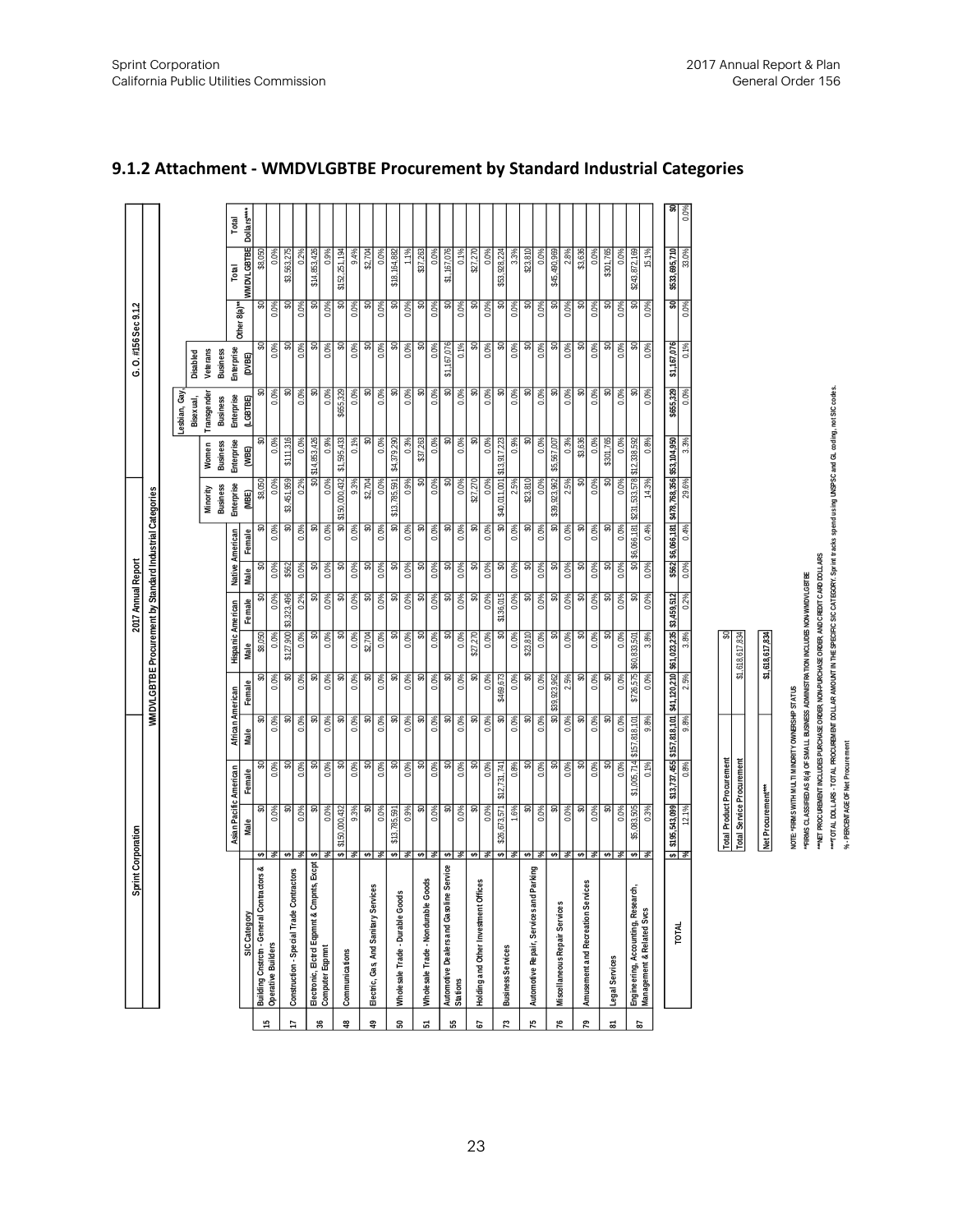#### **9.1.2 Attachment - Number of WMDVLGBTBE Suppliers and Revenue Reported to the Clearinghouse**

| Sprint<br>t Corporation | 2017<br><b>Annual Report</b>                                      | . #156 Sec 9.1.2 (D.11-05-019 & D.06-11-028) |
|-------------------------|-------------------------------------------------------------------|----------------------------------------------|
| Number                  | of WMDVLGBTBE Suppliers and Revenue Reported to the Clearinghouse |                                              |

|                    |            |            |               |                                |             | Data on Number of Suppliers |            |            |                               |             |                |                    |
|--------------------|------------|------------|---------------|--------------------------------|-------------|-----------------------------|------------|------------|-------------------------------|-------------|----------------|--------------------|
|                    |            |            |               | <b>Revenue Reported to CHS</b> |             |                             |            |            | Utility-Specific 2017 Summary |             |                |                    |
| # WMDVLGBTBEs      | <b>MBE</b> | <b>WBE</b> | <b>LGBTBE</b> | <b>DVBE</b>                    | Other 8(a)* | <b>Grand Total</b>          | <b>MBE</b> | <b>WBE</b> | <b>LGBTBE</b>                 | <b>DVBE</b> | Other $8(a)^*$ | <b>Grand Total</b> |
| Under \$1 million  |            |            | $\mathbf{0}$  |                                | u           | 13                          | 19         | 16         |                               |             | 0              | 36                 |
| Under \$5 million  |            |            |               |                                |             |                             |            | 10         | U                             |             | 0              | 15                 |
| Under \$10 million |            | 11         | $\Omega$      |                                |             | 14                          | Ð          |            | U                             |             | 0              |                    |
| Above \$10 million | 18         | 10         | $\Omega$      |                                |             | 28                          | 8          |            |                               |             | 0              |                    |
| <b>TOTAL</b>       | 36         | 28         |               |                                |             | 66                          | 36         | 28         |                               |             | 0              | 66                 |

|                       |                                                      |               |                                |                                |                          | <b>Revenue and Payment Data</b> |                               |                     |                               |                         |                |                    |
|-----------------------|------------------------------------------------------|---------------|--------------------------------|--------------------------------|--------------------------|---------------------------------|-------------------------------|---------------------|-------------------------------|-------------------------|----------------|--------------------|
|                       |                                                      |               |                                | <b>Revenue Reported to CHS</b> |                          |                                 |                               |                     | Utility-Specific 2017 Summary |                         |                |                    |
| <b>WMDVLGBTBE \$M</b> | <b>MBE</b>                                           | <b>WBE</b>    | LGBTBE                         | <b>DVBE</b>                    | Other 8(a)*              | <b>Grand Total</b>              | <b>MBE</b>                    | <b>WBE</b>          | <b>LGBTBE</b>                 | <b>DVBE</b>             | Other $8(a)^*$ | <b>Grand Total</b> |
| Under \$1 million     | 1,737,600                                            | 1,040,000 \$  |                                | ۰                              |                          | 2,777,600                       | 4,093,959                     | 4,402,504 \$<br>S   | 655,329 \$                    |                         |                | 9,151,792          |
| Under \$5 million     | 13,499,069                                           |               | $6,325,000$   \$2,102,318   \$ | 4,500,000 \$                   | $\overline{\phantom{a}}$ | J                               | 26,426,387 \$11,499,889       | $$25,737,182$ \\$   |                               | \$1,167,076             | 0              | 38,404,148         |
| Under \$10 million    | 20,325,000 \$                                        | 71.016.635 \$ |                                | $\overline{\phantom{a}}$       |                          | ъ                               | 91,341,635 \$37,589,311       | $8.111.838$ S<br>\$ | $\overline{\phantom{a}}$      |                         |                | 45,701,149<br>D    |
| Above \$10 million    | \$8,258,755,500   \$1,117,513,309   \$               |               |                                |                                |                          | \$9,376,268,809                 | \$425,585,197                 | $$14.853.426$ \ \$  |                               |                         |                | 440,438,622        |
|                       | TOTAL \$8,294,317,169 \$1,195,894,944 \$2,102,318 \$ |               |                                | 4,500,000 \$                   |                          | \$9,496,814,431                 | \$478,768,356 \$53,104,950 \$ |                     |                               | 655,329 \$ 1,167,076 \$ |                | 533,695,710<br>-S  |
|                       |                                                      |               |                                |                                |                          |                                 |                               |                     |                               |                         |                |                    |

**NOTE: \* FIRMS CLASSIFIED AS 8(a) OF SMALL BUSINESS ADMINISTRATION INCLUDES NON-WMDVLGBTBE CHS: SUPPLIER CLEARINGHOUSE**

#### **9.1.2 Attachment – Description of the number of WMDVLGBTBEs who have the majority of their workforce working in California:**

This information is not available to Sprint as The Supplier Clearinghouse does not provide access to this information.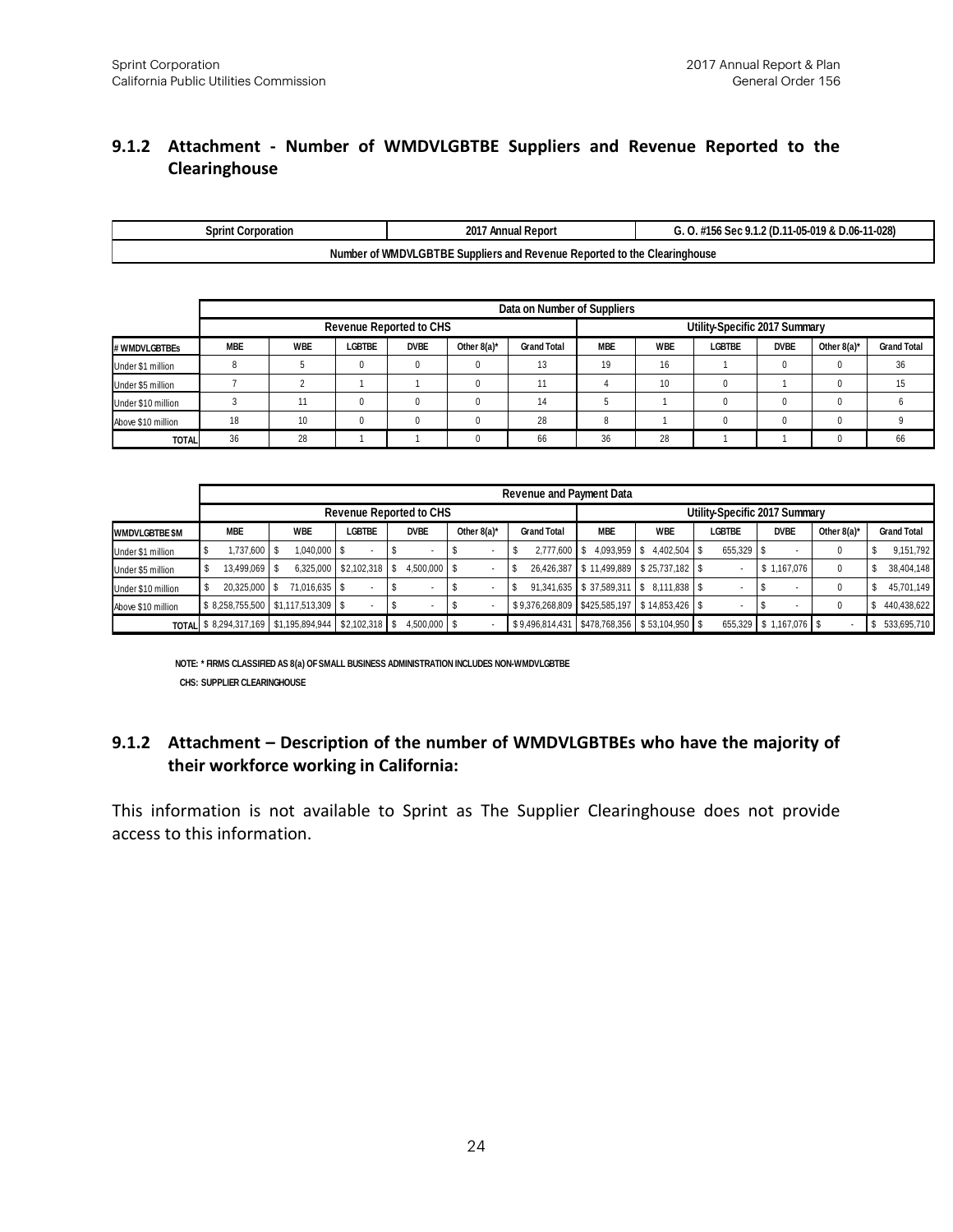#### **9.1.3 Attachment - WMDVLGBTBE PROGRAM EXPENSES:**

#### **G.O. #156 Sec. 9.1.3 WMDVLGBTBE Program Expenses Sprint Corporation 2017 Annual Report**

| <b>Expense Category</b>                      | 2017 (Actual) |
|----------------------------------------------|---------------|
| Wages                                        | \$318,134     |
| <b>Travel</b>                                | \$8,740       |
| Dues & Subscriptions, Sponsorships, Seminars | \$29,534      |
| <b>Clearinghouse Fees</b>                    | \$38,731      |
| Training                                     | \$500         |
| <b>TOTAL</b>                                 | \$395,639     |

#### **9.1.4 DESCRIPTION OF PROGRESS IN MEETING OR EXCEEDING SET GOALS**

Sprint has a nationwide supplier diversity program with corporate goals. These goals are set from a corporate-wide perspective and entail the following categories:

#### **Minority Business Enterprise (MBE)**

- Asian American
- African American
- Hispanic American
- Native American
- Service-disabled Veteran Owned
- Veteran-Owned
- Women-Owned (WBE)
- Small Business Enterprise (SBE)
- Small Disadvantaged Businesses (DBE)
- HUBZone
- $\bullet$  Section 8 (a)
- Lesbian Gay Bisexual Transgender Business Enterprise (LGBT)

In 2017, Sprint's CPUC efforts and combined Tier I and Tier II spend results of 36.5% exceeded the goal of 21.5%. Sprint is committed to continue to meet or exceed the CPUC goal.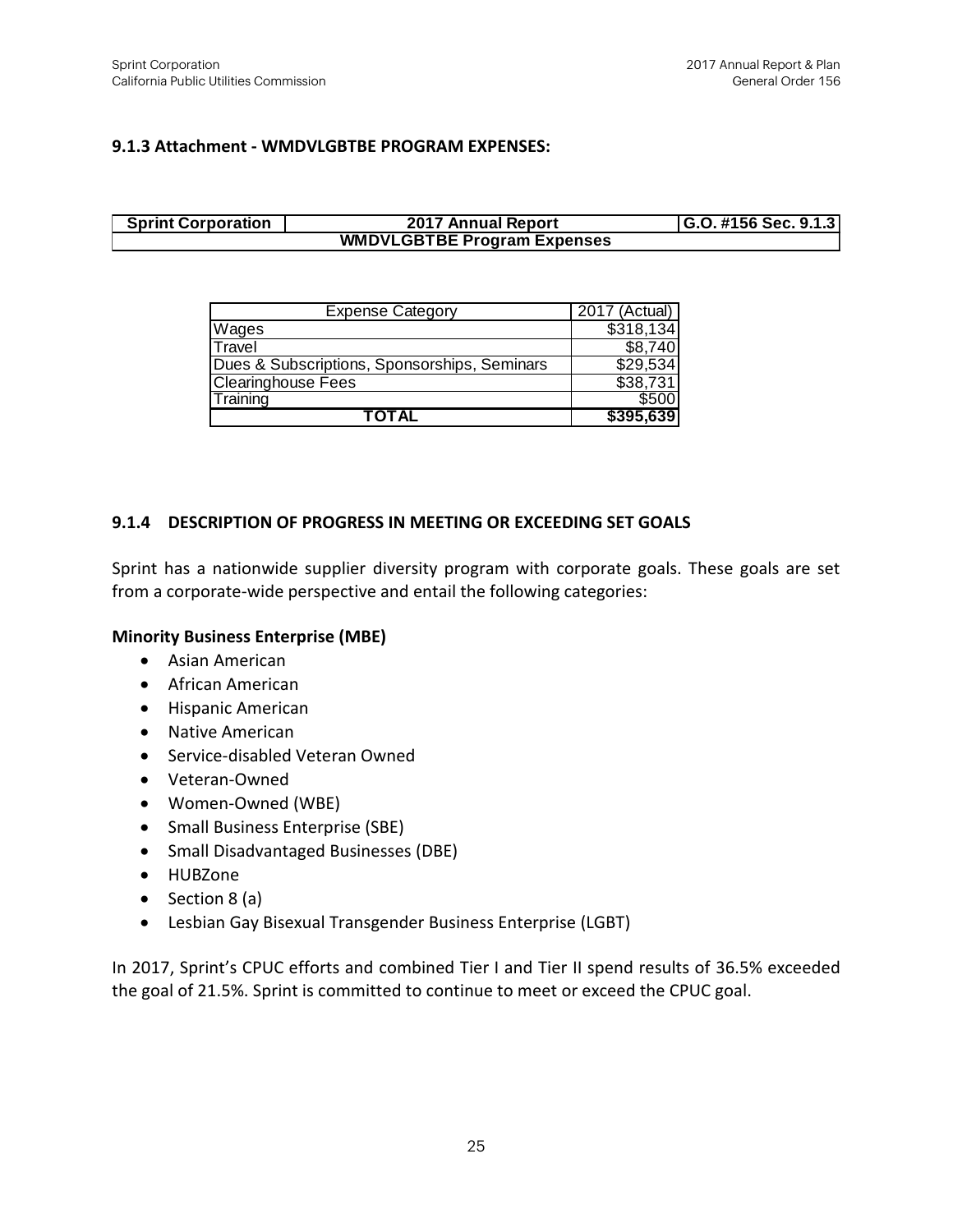#### **9.1.4 Attachment - WMDVLGBTBE RESULTS AND GOALS**

| <b>Sprint Corporation</b> | 2017 Annual Report                  | G.O. #156 Sec. 9.1.4 |
|---------------------------|-------------------------------------|----------------------|
|                           | <b>WMDVLGBTBE Results and Goals</b> |                      |

| Category                                                                             | 2017 Results | 2017 Goals |  |  |
|--------------------------------------------------------------------------------------|--------------|------------|--|--|
| <b>Minority Men</b>                                                                  | 27.4%        | 10.0%      |  |  |
| <b>Minority Women</b>                                                                | 4.5%         | 5.0%       |  |  |
| <b>Minority Business Enterprise</b><br>(MBE)                                         | 31.8%        | 15.0%      |  |  |
| <b>Women Business Enterprise</b><br>(WBE)                                            | 4.5%         | 5.0%       |  |  |
| Lesbian, Gay, Bisexual,<br><b>Transgender Business</b><br><b>Enterprise (LGBTBE)</b> | 0.0%         | Good Faith |  |  |
| <b>Disabled Veteran Business</b><br>(DVBE)                                           | 0.1%         | 1.5%       |  |  |
| <b>TOTAL WMDVLGBTBE</b>                                                              | 36.5%        | 21.5%      |  |  |

**% - PERCENTAGE OF NET PROCUREMENT**

#### **9.1.5 Description of Prime Contractor Utilization of WMDVBLGBTBE Subcontractors**

Sprint places emphasis on extending the diversity efforts and outreach activities related to its prime vendors in subcontracting:

- Sprint's Master Agreements language with major suppliers requires 5% diverse subcontracting of annual contract revenue earned from Sprint. Major Sprint suppliers are requested to report quarterly diverse spend results into Sprint's electronic tool. Any supplier experiencing difficulty, due to nature of their business, in meeting utilization goals are required to engage Supplier Diversity to explore possible alternatives to ensure future opportunities.
- Supplier Diversity engages with the Sourcing teams in negotiations of Master Agreements with prime suppliers and provides diverse and CPUC supplier information to prime vendors for consideration of potential subcontracting opportunities.
- Supplier Diversity also introduces CPUC suppliers to prime suppliers by email and through onsite diversity events.
- As a core function, Supplier Diversity shares prime supplier information and contact information, with diverse suppliers, on an individual request basis. However, due to confidential terms and conditions, Sprint is not able to post prime supplier information onto the Clearinghouse website.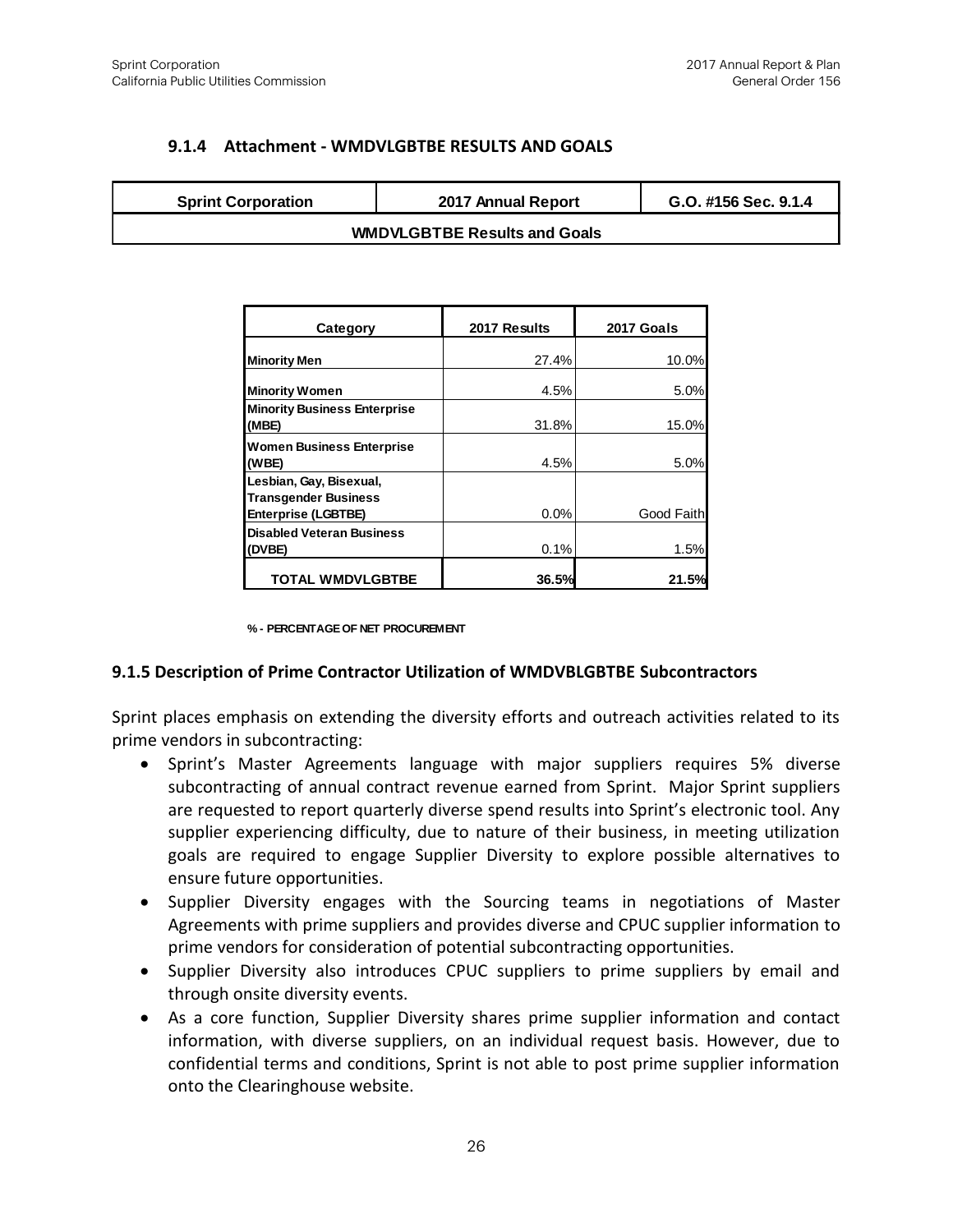- Promote and introduce products/services offered by CPUC suppliers to the Technology Industry Group (TIG) members for consideration of subcontracting opportunities.
- Partner with Sprint Sales to engage CPUC suppliers as subcontractors in meeting potential customer proposal requirements.
- Sprint hosted a Supplier Innovation Summit, with approximately 200 attendees from prime vendors, diverse suppliers and customers, over the course of 1 ½ days; this provided a great networking opportunities for diverse suppliers to meet with Sprint OEMs and other major suppliers, for potential subcontracting opportunities. Several CPUC diverse suppliers were invited and attended the summit.
- Supplier Diversity engages with Sourcing in contract renewal opportunities to ensure maintaining diverse suppliers as subcontractors intact and/or allow for additional diverse subcontractors.
- Through the implementation of the Tier II program, the Supplier Diversity team works with Sprint Legal to maintain and update language for diverse subcontracting and supplier diversity to be incorporated in prime contracts. This language includes a percentage utilization goal and submission of quarterly reports.

#### **9.1.5 Attachment- Summary of Prime Contractor Utilization of WMDVLGBTBE Subcontractors**

| Sprint Corporation                                                   | 2017 Annual Report | G.O. #156 Sec. 9.1.5 |  |  |  |  |
|----------------------------------------------------------------------|--------------------|----------------------|--|--|--|--|
| Summary of Prime Contractor Utilization of WMDVLGBTBE Subcontractors |                    |                      |  |  |  |  |

|                          | <b>Minority</b><br>Male | <b>Minority</b><br>Female | <b>Minority</b><br><b>Business</b><br><b>Enterprise</b><br>(MBE) | Women<br><b>Business</b><br>Enterprise<br>(WBE) | Lesbian, Gay,<br>Bisexual,<br>Transgender<br><b>Business</b><br><b>Enterprise</b><br>(LGBTBE) | Disabled<br><b>Veterans</b><br><b>Business</b><br><b>Enterprise</b><br>(DVBE) | Other $8(a)^*$ | <b>TOTAL</b><br><b>WMDVLGBTBE</b> |
|--------------------------|-------------------------|---------------------------|------------------------------------------------------------------|-------------------------------------------------|-----------------------------------------------------------------------------------------------|-------------------------------------------------------------------------------|----------------|-----------------------------------|
| Direct \$                | \$414,384,998           | \$64,383,358              | \$478,768,356                                                    | \$53,104,950                                    | \$655,329                                                                                     | \$1,167,076                                                                   | \$0            | \$533,695,710                     |
| <b>Subcontracting \$</b> | \$28,831,767            | \$7,981,730               | \$36,813,496                                                     | \$19,594,540                                    | \$0                                                                                           | \$40,980                                                                      | \$0            | \$56,449,016                      |
| Total \$                 | \$443,216,764           | \$72,365,088              | \$515,581,852                                                    | \$72,699,489                                    | \$655,329                                                                                     | \$1,208,056                                                                   | \$0            | \$590,144,727                     |

| Direct %         | 25.60% | 3.98% | 29.58% | 3.28% | 0.04%    | 0.07%    | $0.00\%$ | 32.97% |
|------------------|--------|-------|--------|-------|----------|----------|----------|--------|
| Subcontracting % | .78%   | 0.49% | 2.27%  | .21%  | $0.00\%$ | $0.00\%$ | $0.00\%$ | 3.49%  |
| Total %          | 27.38% | 4.47% | 31.85% | 4.49% | 0.04%    | 0.07%    | 0.00%    | 36.46% |

**Net Procurement\*\* \$1,618,617,834**

**NOTE: \*FIRMS CLASSIFIED AS 8(a) OF SMALL BUSINESS ADMINISTRATION INCLUDES NON-WMDVLGBTBE**

**\*\*NET PROCUREMENT INCLUDES PURCHASE ORDER, NON-PURCHASE ORDER, AND CREDIT CARD DOLLARS**

**% - PERCENTAGE OF NET PROCUREMENT**

**Direct - DIRECT PROCUREMENT**

**Sub - SUBCONTRACTOR PROCUREMENT**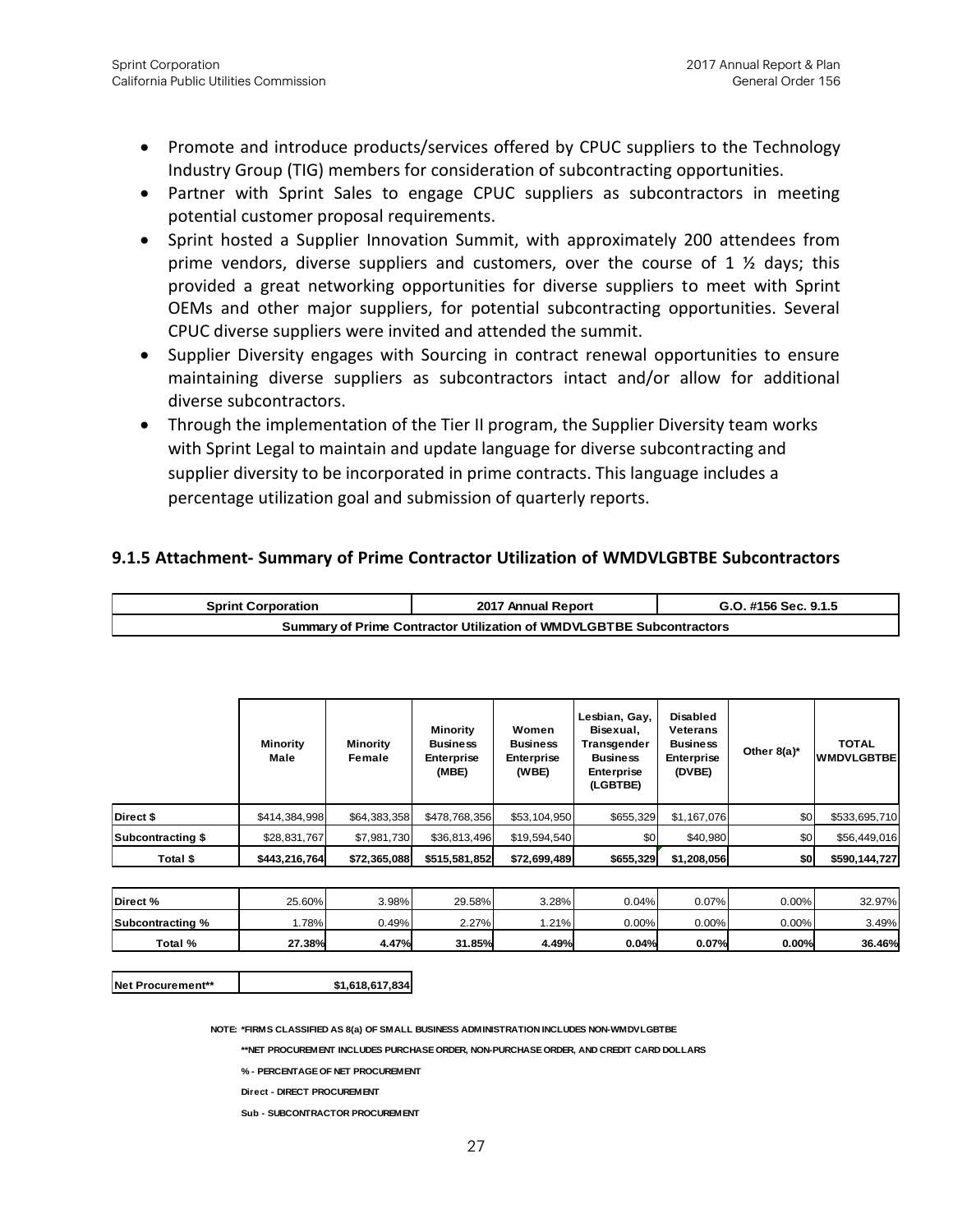#### **9.1.6 A list of WMDVLGBTBE Complaints Received and Current Status**

Sprint has a policy for resolving supplier complaints in addition to the requirements of General Order 156. In 2017, there were no formal CPUC complaints filed against Sprint.

#### **9.1.7 Description of Efforts to Recruit WMDVLGBTBE Suppliers in Low Utilization Categories**

As Sprint continues to upgrade its network systems to 5G, we continue to focus on including diverse and CPUC suppliers into the build-out both directly and indirectly. This includes architecture, engineering and construction services.

To provide more opportunities and exposure for diverse suppliers to grow their business, Sprint Supplier Diversity arranges and provides opportunities for qualified diverse suppliers to hold meetings with Business Unit stakeholders to demonstrate additional offerings and capabilities that may not otherwise be known. Such efforts allow for existing diverse suppliers to engage in areas outside of the norm. Such example is one of our diverse suppliers that provides print and paper services, is working with us to expand to managing and maintaining records/documents not only in our corporate office, but at our retail store locations, including those that are not company-owned, but leased.

Sprint continues to seek opportunities for diverse suppliers within the financial category. In 2017, Sprint continued utilizing a CPUC diverse supplier for bond issues; Fees paid to the diverse supplier totaled \$139K.

In delivering communication to our disabled consumers, those that are deaf and hard-ofhearing, Sprint deliberately seeks to utilize disabled suppliers to meet this requirement. As such, we currently utilize two such suppliers and continue to search to incorporate additional such suppliers.

Sprint also continues to seek additional opportunities for diverse suppliers within the legal services category; Sprint utilizes women and minority owned vendors and is continues to encourage the suppliers to complete their CPUC certification so that other Utilities have access to their company profiles.

In 2017, we implemented and quarterly track the goal of 65% diverse supplier inclusion in all RFPs as an added incentive across the sourcing organization, to encourage diverse supplier inclusion in all categories and areas.

#### **9.1.11 Fuel Procurement**

Sprint operates a small Sales fleet of 370 vehicles in the state of CA. Sprint does not operate or use a centralized fueling station. Sprint vehicles are located across the state and fuel is purchased on an on-demand basis at local stations.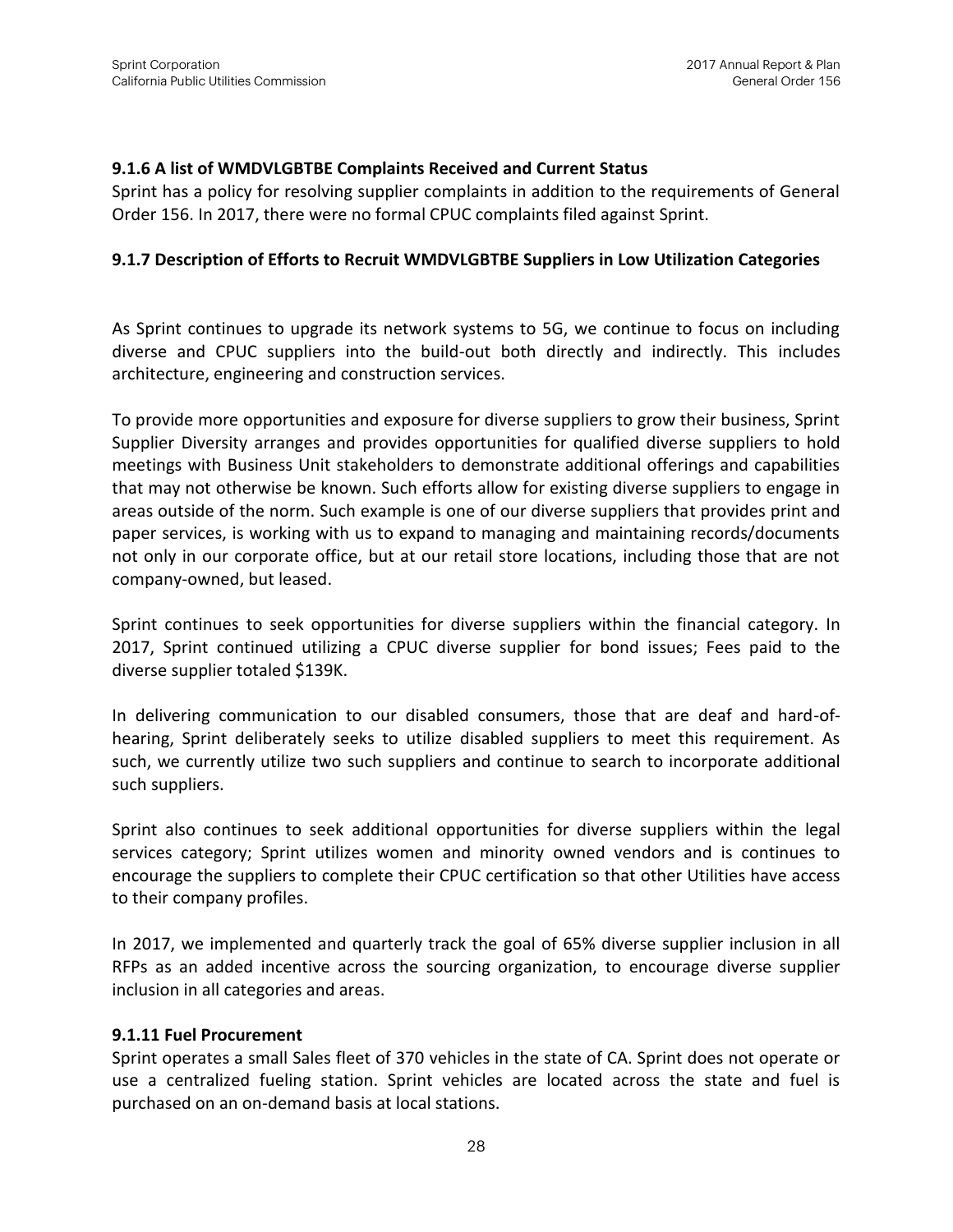#### **ANNUAL PLAN**

#### **10.1.1 Description of - WMDVLGBTBE Annual SHORT, MID, AND LONG-TERM Goals**

Sprint remains committed to utilizing established Supplier Diversity best practices in working to achieve WMDVLGBTBE goals. Sprint relies on the guidance contained in the California Public Utilities Commission General Order 156 to establish its Supplier Diversity Goals; Sprint remains committed to GO 156 by creating processes to work toward meeting GO 156 goals.

As Sprint continues to go through transformation, and a rapidly changing environment, we are unable to provide a forecast for each classification; however, Sprint is committed to meeting 21.5% spend with WMDVLGBTBEs in all areas of Sprint, as short, medium and long term goals.

#### **In the coming years, our efforts will focus on the following:**

- Continue to target employees at every level to take part in our supplier diversity and CPUC efforts.
- Ensure an annual updated Supplier Diversity Policy, signed by our CEO, is posted in all Sprint breakrooms
- Corporate and CPUC diverse spend goals are quarterly measured, reported and performance adjusted where needed, to ensure diverse and CPUC spend goals are attained
- A dedicated Supplier Diversity program with two dedicated full-time advocates
- A fiscal budget dedicated to support supplier diversity initiatives
- Sprint Financial Policy cohesively aligns with Supplier Diversity initiatives
- Sales and Supplier Diversity partner to ensure diverse and CPUC supplier inclusion in proposals to meet customer requirements
- Support Prime suppliers with subcontracting and onsite diversity events
- Annually host onsite diversity events, with executive support, to hear first-hand which products/services are offered by diverse suppliers and to meet with diverse Councils and Chamber members
- Supplier Diversity Recognition Program, recognizing on a quarterly basis, Sourcing professionals who champion supplier diversity inclusion in RFPs and in awarding contracts
- Capacity support Tuck Business Program
- Diverse and CPUC supplier advocacy through our network of vendors, industry groups and peer corporate members
- Educate suppliers on the benefits of CPUC certification and of corporate responsibility and provide tools that help them meet our supplier criteria
- Continue our 1Million project to bridge the digital divide, through a 5-year commitment to bring broadband access and technology to disadvantaged students on a national level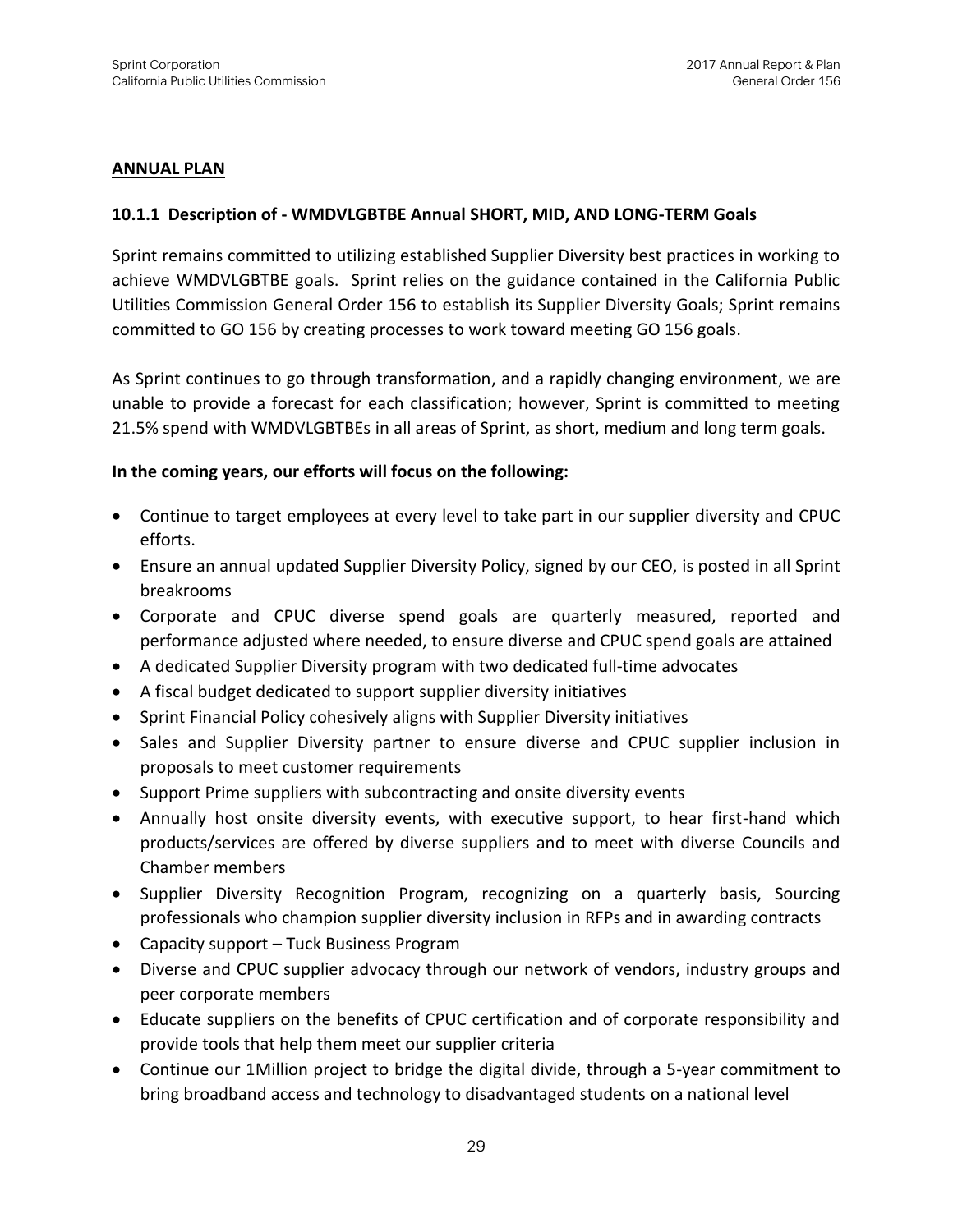#### **10.1.1 Attachment Table - WMDVLGBTBE Annual SHORT, MID, AND LONG-TERM Goals:**

As referenced in section 10.1.1 above, Sprint is transforming; therefore, this section is purposely left blank. However, Sprint will continue focusing on GO 156 goals.

#### **10.1.2 Description of WMDVLGBTBE Planned Program Activities for the Next Year (2018) Internal Efforts:**

The Supplier Diversity Department will continue to work closely with the Procurement team to include CPUC suppliers in the purchasing process.

Sprint's Master Agreements with large suppliers require annual diverse utilization goals ranging between 5% - 13% of contract spend. Sprint's major suppliers are requested to respond to a Request for Information, in order to submit quarterly diverse spend results into Sprint's electronic tool with CPUC utilization results.

Sprint will continue to introduce CPUC suppliers to Sprint's major suppliers in support of meeting their subcontracting utilization goals under Sprint contracts.

Sprint will continue to work with the Network teams and engage CPUC diverse suppliers in the major Network upgrade and 5G projects.

Sprint will continue to facilitate CPUC supplier introductions to Sprint's internal Stakeholders.

Search the CPUC databases for inclusion of WMDVLGBT suppliers in sourcing events; Exchange information regarding new and potential suppliers with Sprint's counterparts within other corporations and industry groups.

Monitor and report procurement activity.

Team with Sprint Sales to meet or exceed proposal/contractual diverse supplier utilization goals.

Host Sprint executive and Small Business principal introductions allowing an opportunity for the small and CPUC suppliers to demonstrate their company capabilities.

Continue challenging and supporting Sprint Business Units to meet specifically assigned annual targets with diverse suppliers.

Maintain and develop new relationships with Municipalities, Councils and other organizations to provide education and training to small and diverse businesses on how to do business with major corporations.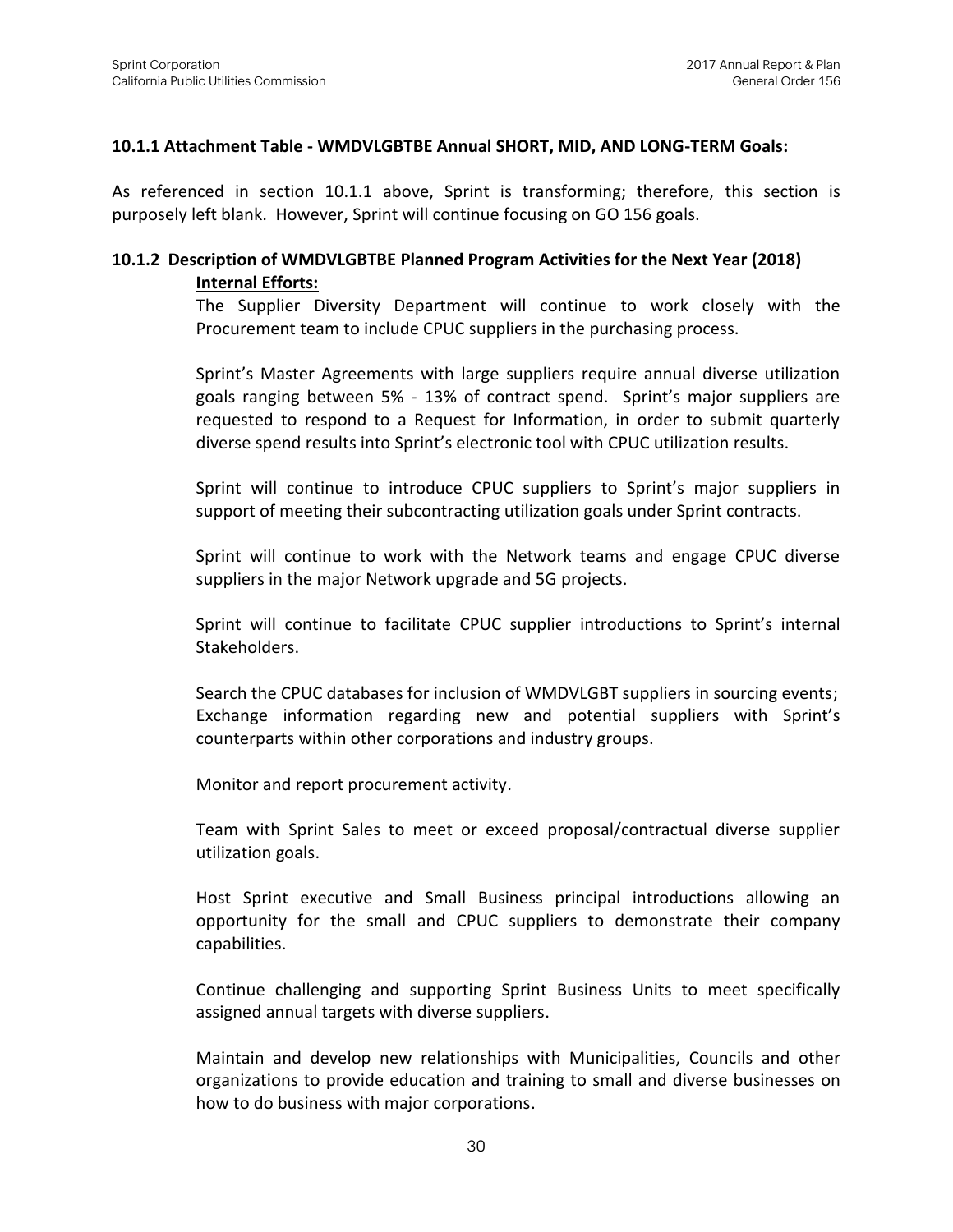#### **External Efforts:** activities planned for the next calendar year:

Sprint continues to strive toward a robust supplier diversity program which includes a focus on CPUC spend, outreach and recruiting campaign. The 2018 year anticipates outreach and recruiting events to include, but are not limited to, the following (upon Sprint executive approval) along with the use of their databases or support:

- o Technology Industry Group (TIG)
- o CPUC/Joint Utilities Small Business Expo
- o Asian American Chamber of Commerce of Kansas City
- o United States Hispanic Chamber of Commerce
- o California Public Utility Commission Joint Utilities meetings
- o California Clearinghouse (Thesupplierclearinghouse)
- o Internal Company Database
- o CVM Solutions Database
- o Small Business Administration (SBA.gov)
- o City of Chicago
- o City of Kansas City, Missouri
- o Somwba.state.ma/Business Directory: [http://www.somwba.state.ma.us](http://www.somwba.state.ma.us/)
- o Dynamic Small Business Search: [http://dsbs.sbs.gov/dsbs/search/dsp\\_dsbs.cfm](http://dsbs.sbs.gov/dsbs/search/dsp_dsbs.cfm)
- o Women-Owned Small Business: [http://www.womenbiz.gov](http://www.womenbiz.gov/)
- o The SBA's HUBZone website: <https://www.eweb1.sba.gov/hubzone/internet>
- o Veteran-Owned Small Business: [https://www.vetbiz.gov](https://www.vetbiz.gov/)
- o [www.Sam.gov](http://www.sam.gov/)

Prior to attending conferences, Supplier Diversity teams with Sprint's Procurement team to create a sourcing plan that allows the Supplier Diversity team to proactively seek out small and CPUC diverse businesses for existing and upcoming procurement opportunities.

Sprint will continue to maintain and develop new relationships with Municipalities, Councils and other organizations to provide National public speaking by Supply Chain Management and Supplier Diversity staff to educate small and diverse businesses on how to do business with major corporations.

#### **10.1.3 Plans for Recruiting WMDVLGBTBE Suppliers in Low Utilization Areas**

Sprint will continue its commitment to recruiting and developing WMDVLGBTBE talent in traditional, non-traditional, and low utilization areas. Sprint will continue to evaluate low utilization areas in our Procurement processes and evaluate strategies to address these issues. The Supplier Diversity team will continue to work with Sourcing Managers and key Business Units to identify corporate-wide procurement opportunities and align them to potential or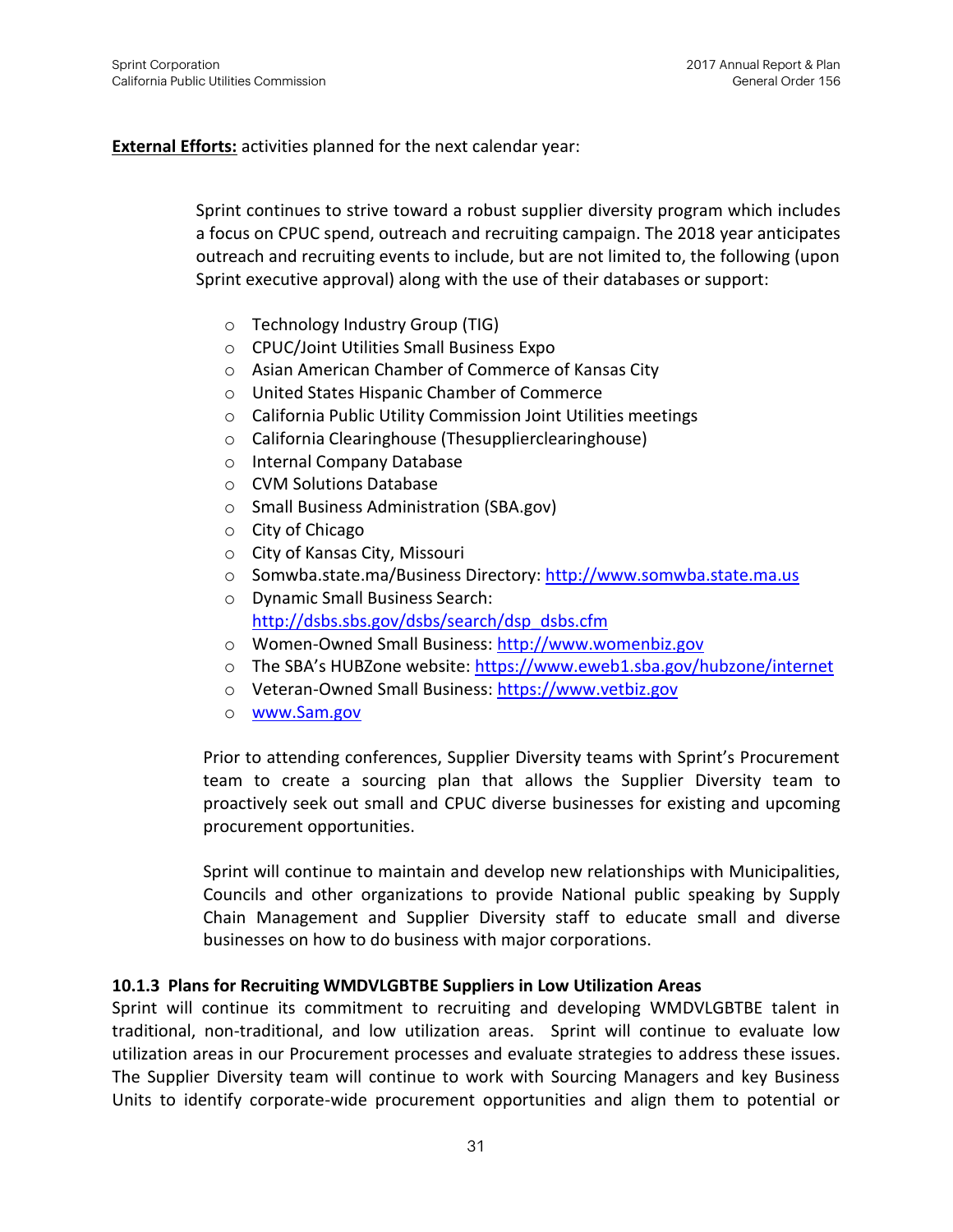existing diverse suppliers in low utilization areas as contracts near contract term with nondiverse suppliers.

Engage diversity councils, chambers and the SupplierClearinghouse to research diverse suppliers for procurement opportunities.

Sprint will continue to mentor existing and potential new CPUC suppliers on how to navigate through Sprint's organization and to increase spend opportunities.

Sprint enabled the LGBTBE CPUC classification for Tier I and Tier II and will continue to monitor inclusion in RFPs and sourcing activities, in addition to encouraging prime vendors to do the same.

#### **10.1.4 Plans for Recruiting WMDVLGBTBE Suppliers where Unavailable**

Sprint targets diverse suppliers pursuant to available opportunities within Sprint business units or as contracts near end of term.

#### **10.1.5 Plans for Encouraging Prime Contractors to Subcontract WMDVLGBTBE Suppliers**

Sprint plans to continue undertaking the following activities in 2018 to encourage prime suppliers to increase subcontracting opportunities for WMDVBLGBTBEs:

Continue to maintain and enforce Sprint's Master Agreement language which requires suppliers to subcontract an annual diverse utilization goal ranging between 5% - 13% of their annual contract-spend. In addition, continue to require prime vendors to report their subcontracting dollars to Sprint on a quarterly basis, for monitoring.

Continue to work closely with the Network prime vendors in ensuring subcontracting opportunities and inclusion of CPUC suppliers in the execution of the Sprint national network upgrade efforts.

Maintain 100% competitive sourcing opportunity for certified diverse suppliers in the subcontracting portion of contingent labor/staffing. In 2017, 54% of labor subcontractors were certified diverse. Continue emphasis on contracting and subcontracting an increased portion of strategic sourcing Statements of Work / Vendor Engagements with certified diverse and CPUC suppliers as we understand this is a diverse-rich portion of the market.

Continue to work with its prime facilities management providers to ensure inclusion of diverse and CPUC suppliers, as subcontractors, in the real estate development and maintenance categories, for Sprint facilities and Sprint retail stores.